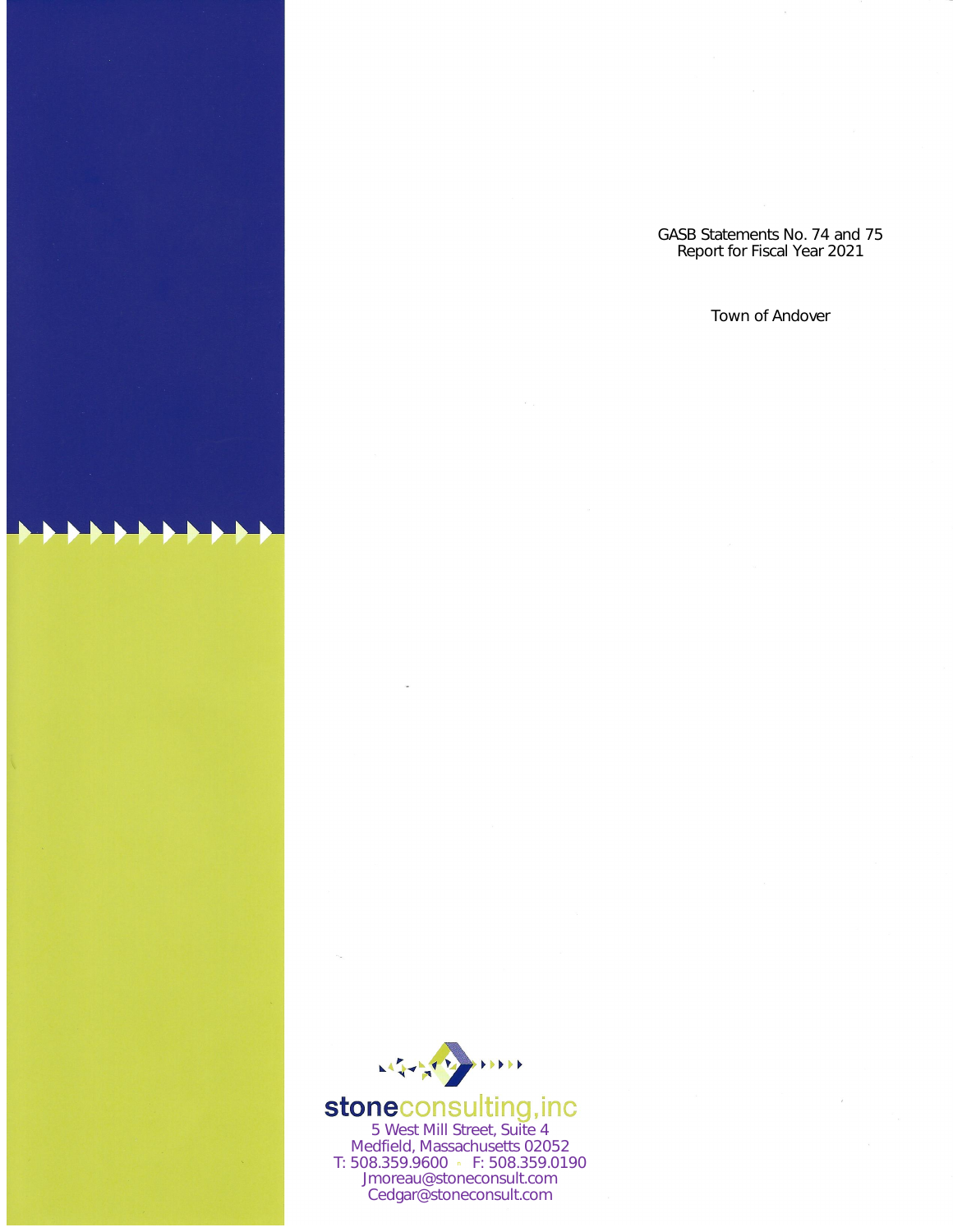#### **TABLE OF CONTENTS**

#### **Actuarial Certification**

| OPEB Expense and Deferred Outflows of Resources and Deferred Inflows of Resources Related to OPEB    |  |
|------------------------------------------------------------------------------------------------------|--|
| Increase / (Decrease) in OPEB Expense Arising from the Recognition of Gains and Losses - GASB 75  16 |  |
|                                                                                                      |  |
|                                                                                                      |  |
|                                                                                                      |  |
|                                                                                                      |  |
|                                                                                                      |  |
|                                                                                                      |  |
|                                                                                                      |  |
|                                                                                                      |  |
|                                                                                                      |  |

© Copyright 2021 Stone Consulting, Inc.

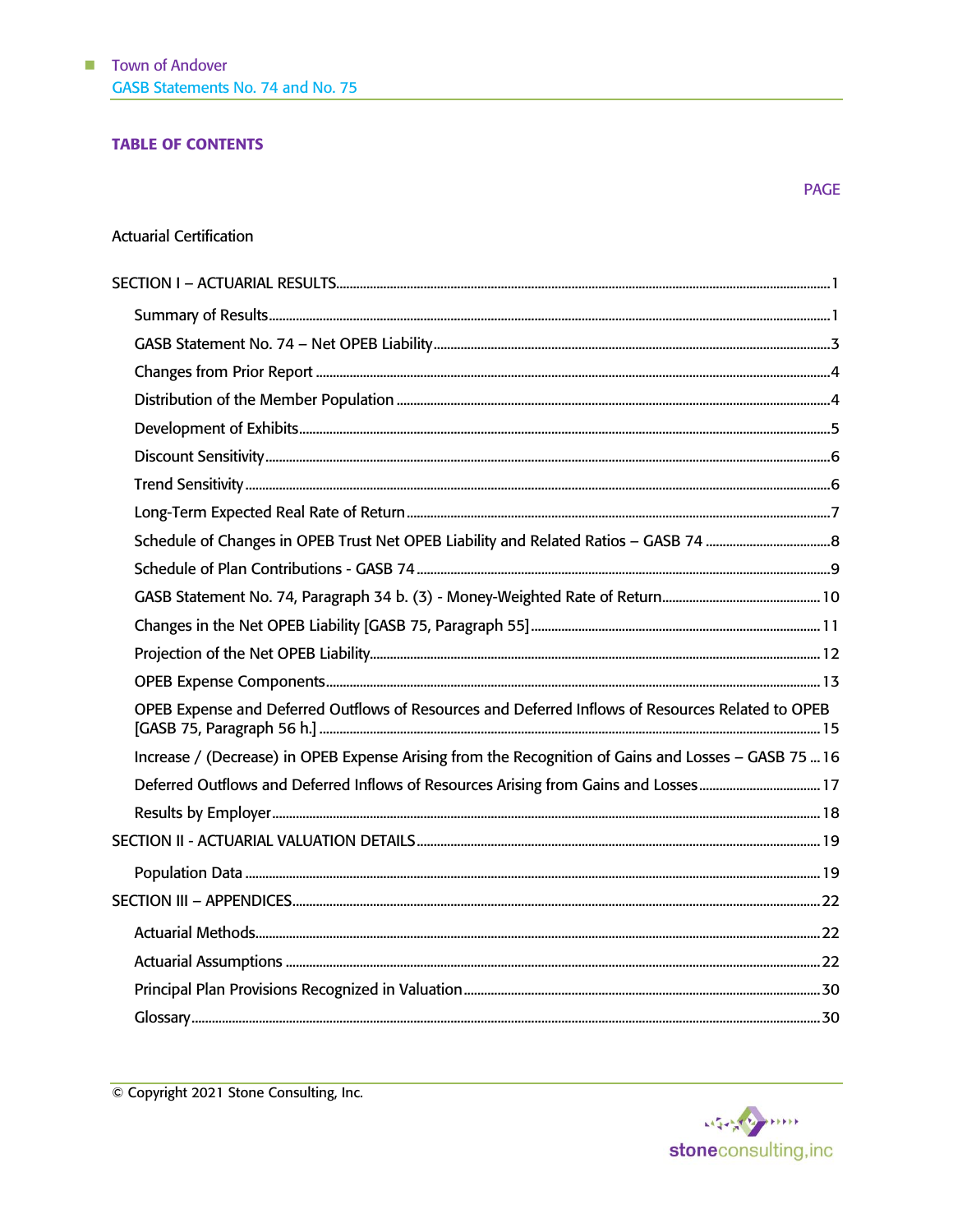September 2, 2021

Ms. Donna Walsh Finance Director Town of Andover 36 Bartlet Street Andover, MA 01810

Dear Ms. Walsh:

For the purpose of satisfying the requirements of the Government Accounting Standards Board (GASB) Statements No. 74 and No. 75, Stone Consulting, Inc. has prepared a set of illustrative tables and other Required Supplementary Information (RSI) based on the July 1, 2019 actuarial valuation of the Town of Andover Other Post-employment Benefits (OPEB) plan performed by Stone Consulting, Inc. The valuation and this report were prepared using generally accepted actuarial principles and practices and meet the parameters set by the Governmental Accounting Standards Board (GASB).

For GASB 74, the results are as of a valuation date of July 1, 2019, and an OPEB plan Fiscal Year-end of June 30, 2021. For GASB 75, the results are as of a valuation date of July 1, 2019, a measurement date of June 30, 2021, and a reporting date of June 30, 2021. To the best of our knowledge, this report is complete and accurate, and the assumptions used represent our best estimate of anticipated experience of the system unless required by statute or by the GASB standard.

We are pleased to present these exhibits. If the Town of Andover or the Town of Andover OPEB Trust has any questions on the content of this report, we would be glad to respond. Please note that this report is meant to be used in its entirety. Use of excerpts of this report may result in a misleading or inaccurate understanding of the results.

Stone Consulting, Inc. is completely independent of the Town of Andover or the Town of Andover OPEB Trust, including any of their officers and key personnel. Neither we or anyone else closely associated with us has any relationship with the Town of Andover or the Town of Andover OPEB Trust which would impair our independence, other than this or related assignments, such as work for the Town of Andover Retirement System.

The undersigned are consultants for Stone Consulting, Inc. and members of the American Academy of Actuaries and meet the Qualification Standards of the American Academy of Actuaries to render the actuarial opinion contained herein.

Respectfully submitted, STONE CONSULTING, INC.

 $z$  and  $z$  .  $z$  and  $\sqrt{1-\mu^2+1}$ 

Lawrence B. Stone Member, American Academy of **Actuaries** 

Joan H. Moreau, ASA Member, American Academy of Actuaries

 $1 - 11.70$ Kevin K. Gabriel, FSA

Member, American Academy of **Actuaries** 

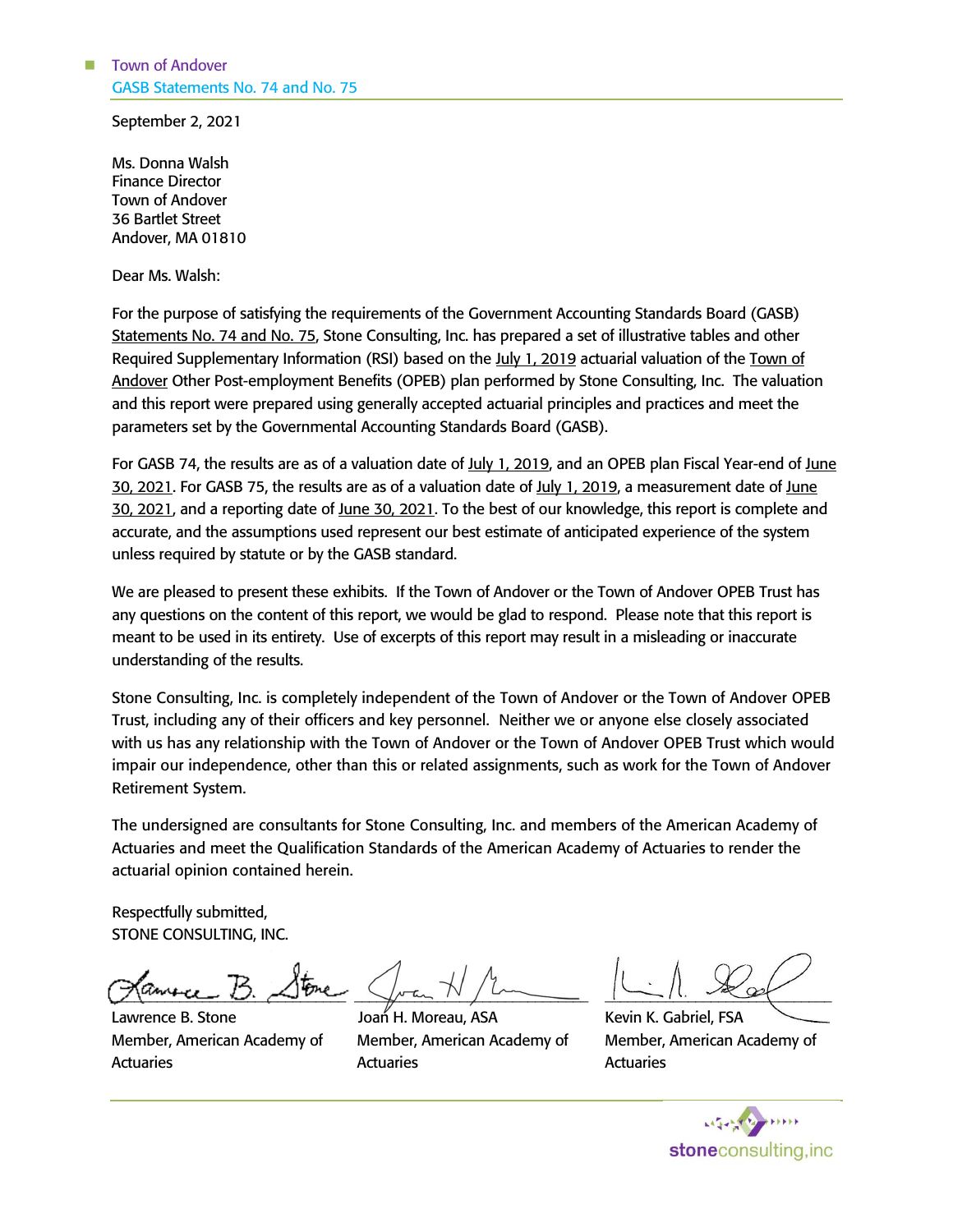#### <span id="page-3-0"></span>SECTION I – ACTUARIAL RESULTS

#### <span id="page-3-1"></span>Summary of Results

The most recent actuarial OPEB valuation performed by Stone Consulting for the Town of Andover was on July 1, 2019. Participant census data as of July 1, 2019 was supplied by the Town of Andover and liabilities were first determined as of that date. Update procedures were used to roll the Total OPEB Liability from the valuation date to June 30, 2021, the OPEB plan's Fiscal Year-end (GASB 74) and the measurement date (GASB 75).

The key results as of June 30, 2021 were:

| <b>Total OPEB Liability</b> | \$138,856,446 |
|-----------------------------|---------------|
| Plan Fiduciary Net Position | 21,288,875    |
| Net OPEB Liability          | \$117,567,571 |

- "Total OPEB Liability" is the total liability for all benefits as of the reporting date and is based on a projection of future liabilities based on Town of Andover's actuarial assumptions.
- "Plan Fiduciary Net Position" is the amount of assets available and in the OPEB trust as of the end of the 2021 Fiscal Year, June 30, 2021.
- "Net OPEB Liability" is the difference between the above two figures and is the amount of the future liability not funded as of the reporting date.

These amounts are calculated by using what is referred to as the "Entry Age Normal" actuarial cost method, which is the method required by GASB. Note, also, that these figures are intended for financial reporting and are not intended to be used to determine funding of the OPEB plan.

#### Service Cost

Service Cost is the cost of benefits accruing in each year. This figure is based on an interest rate of 6.00% and the Entry Age Normal Cost Method. Because the Service Cost used for Plan Year 2021 is a beginning-of-year number, it is calculated using the discount rate, assumptions, and participant data used in the prior GASB 74/75 report. Changes due to assumptions and experience are then calculated at the end of the measurement period.

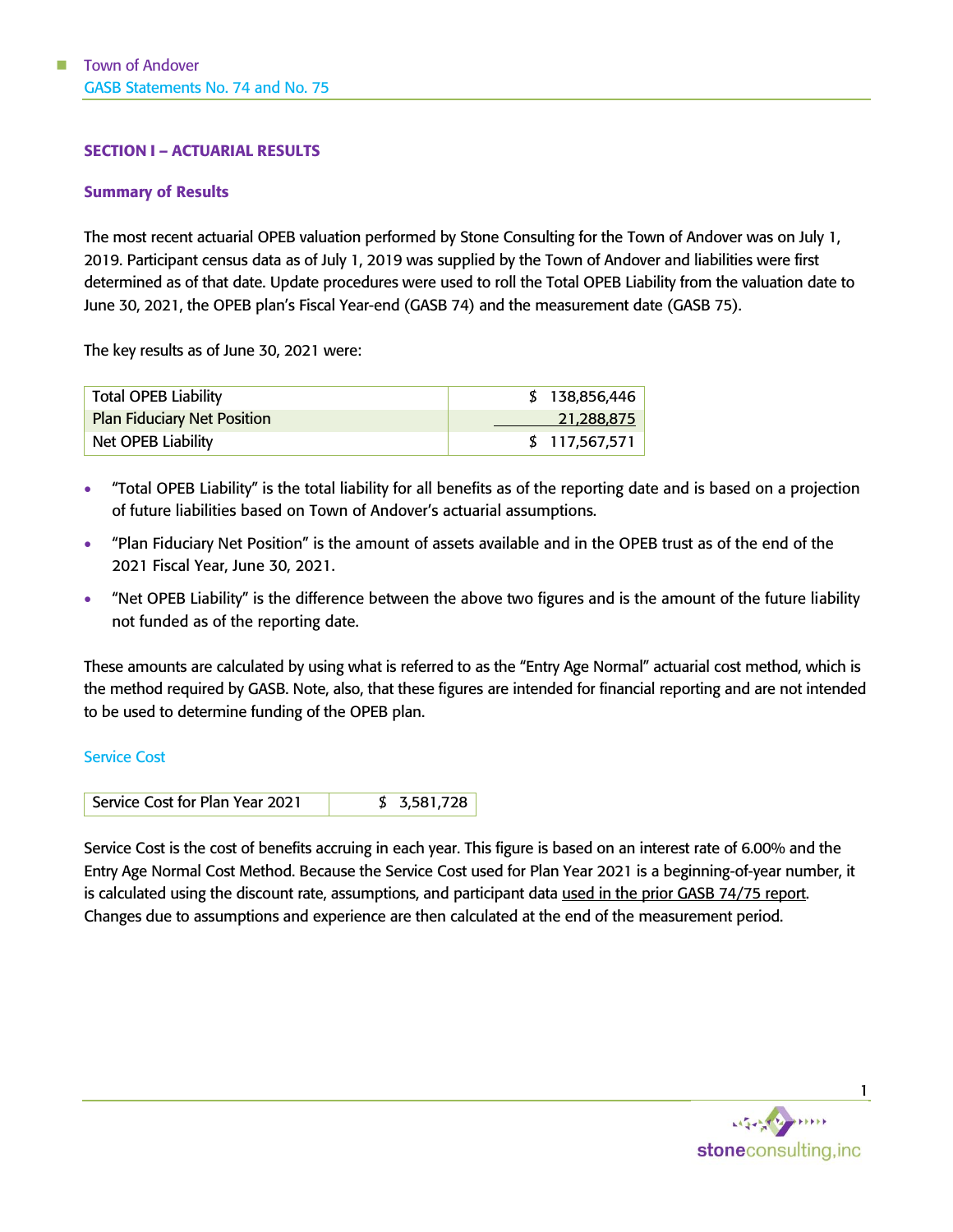#### Discount Rate at June 30, 2021

Results at June 30, 2021 use a discount rate of 6.00%. The 6.00% is based on an assessment of the Town of Andover OPEB Trust's investment strategy and should be thought of as a blend of the expected long-term rate of return on Trust assets and the municipal bond rate. The rate is determined based on a projection of future cash flows and assumes that the Town of Andover makes additional cash contributions of 0.4% of revenue, increasing at 2.5% per year, plus savings from OPEB reforms and the Actuarially Required Contributions for water and sewer. Should the future contribution amount schedule change or the target asset allocation change, the valuation discount rate would likely change.

### Funding

Valuations performed for GASB74/75 purposes are not intended to be funding valuations. Rather, they are intended for use by accountants in developing financial statements. The rules set forth by GASB are designed to ensure that all entities report on a comparable basis. Development of a funding schedule requires additional assumptions and a separate actuarial valuation. Should an entity such as the Town of Andover wish to develop a plan to fund its liability on an actuarial basis in total or in part, it is free to choose:

- The actuarial cost method used in determining the liability (EAN for Water and Sewer)
- The length and amortization of the funding schedule, including establishment of various bases (29-year closed from 7/1/2019, increasing at 3% per year for Water and Sewer)
- Actuarial assumptions, such as the discount rate (this rate would not need to tie into a cash flow analysis such as in Statements 74 and 75. It would be done at a discount rate close to the expected net long-term rate of return of 6.00%.)

In general, the funding amount is an amount to cover the Normal Cost (the cost of benefits accruing in each year) for the year plus an amount to amortize the unfunded liability over a period of time using a particular pattern (level, increasing, etc.). Use of a different cost method, discount rate, or other assumptions would give a different number for the Normal Cost, the unfunded OPEB Liability, and amortization amount.

The Town of Andover has chosen to contribute, on an annual basis, 0.4% of revenue increasing at 2.5% per year plus savings from OPEB reforms and the Actuarially Required Contributions (ARC) for the Water and Sewer Enterprise Funds. This plan became effective as of 7/1/16.

The Town of Andover has asked Stone Consulting to prepare a funding schedule which shows the ARC for Water and Sewer. This will be published separately.



2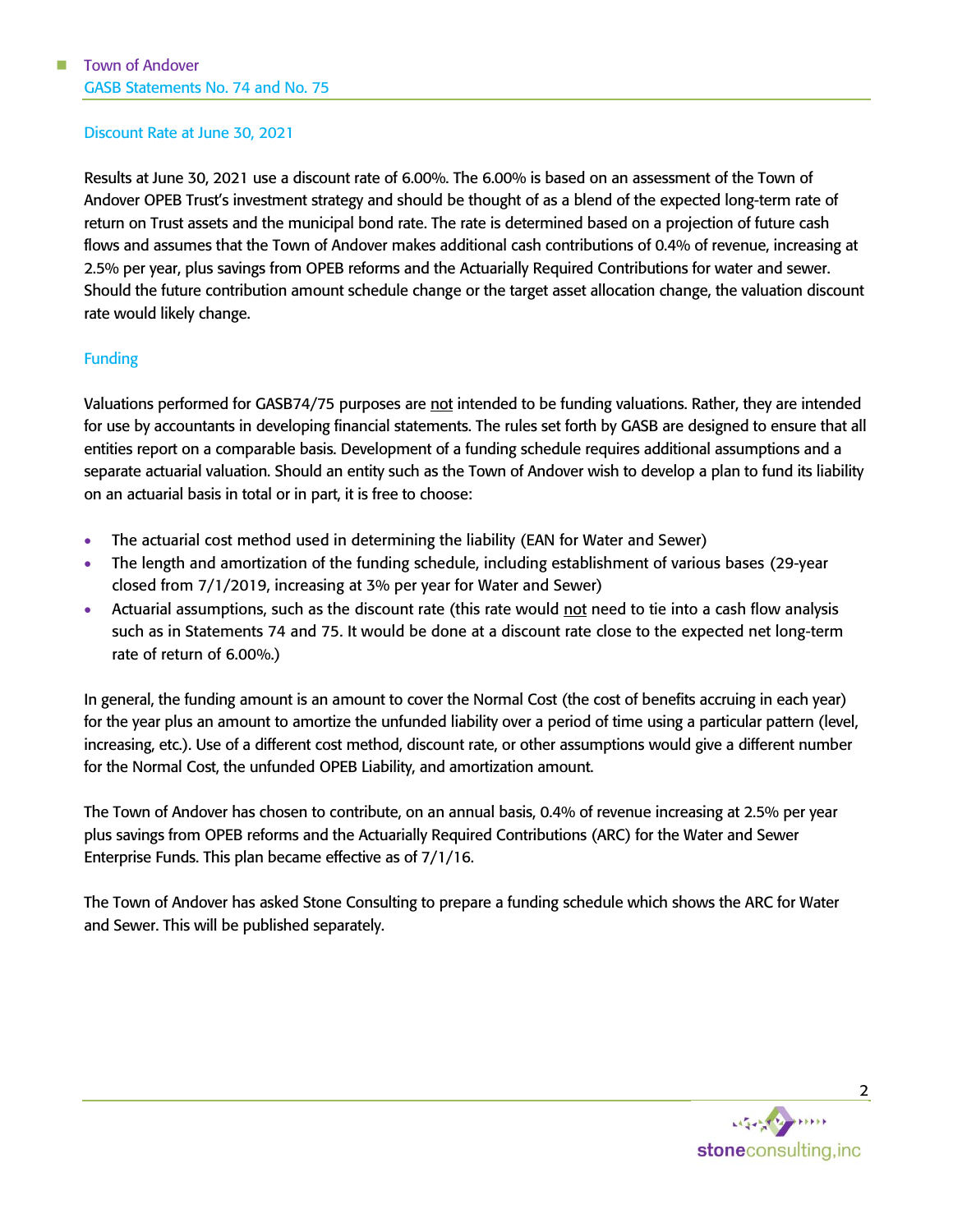#### <span id="page-5-0"></span>GASB Statement No. 74 – Net OPEB Liability

The components of the Net OPEB Liability for the Town of Andover OPEB Trust as of an OPEB plan Fiscal Year-end of June 30, 2021 were as follows:

|                                                                               |             | FY 2021                   |              | <b>FY 2020</b>             |               |
|-------------------------------------------------------------------------------|-------------|---------------------------|--------------|----------------------------|---------------|
| <b>Total OPEB Liability</b>                                                   |             |                           |              |                            |               |
| <b>Service Cost</b>                                                           |             | \$                        | 3,581,728    | $\boldsymbol{\mathsf{S}}$  | 3,457,542     |
| Interest                                                                      |             |                           | 7,996,530    |                            | 8,487,889     |
| <b>Changes in Benefit Terms</b>                                               |             |                           | $\mathbf{0}$ |                            | $\mathbf{0}$  |
| Differences between expected and actual experience                            |             |                           | $\Omega$     |                            | (6, 118, 570) |
| <b>Changes of assumptions</b>                                                 |             |                           | $\Omega$     |                            | (9,465,966)   |
| Benefit payments                                                              |             |                           | (4,831,167)  |                            | (4,517,623)   |
| <b>Net change in Total OPEB liability</b>                                     |             | \$                        | 6,747,091    | \$                         | (8, 156, 729) |
| Total OPEB Liability - beginning (6.00%)                                      |             |                           | 132,109,355  |                            | 140,266,084   |
| Total OPEB Liability - ending (6.00%)                                         | (a)         | $\boldsymbol{\mathsf{S}}$ | 138,856,446  | $\boldsymbol{\mathcal{L}}$ | 132,109,355   |
|                                                                               |             |                           |              |                            |               |
| <b>Plan Fiduciary Net Position</b>                                            |             |                           |              |                            |               |
| Contributions - employer*                                                     |             | \$                        | 6,872,670    | \$                         | 6,500,190     |
| Net Investment Income                                                         |             |                           | 4,269,119    |                            | 503,402       |
| Benefit payments                                                              |             |                           | (4,831,167)  |                            | (4,517,623)   |
| <b>Administrative expenses</b>                                                |             |                           | $\mathbf{0}$ |                            | $\mathbf{0}$  |
| Net change in Plan Fiduciary Net Position                                     |             | \$                        | 6,310,622    | \$                         | 2,485,968     |
| <b>Plan Fiduciary Net Position - beginning</b>                                |             |                           | 14,978,253   |                            | 12,492,284    |
| Plan Fiduciary Net Position - ending                                          | (b)         | \$                        | 21,288,875   | \$                         | 14,978,253    |
|                                                                               |             |                           |              |                            |               |
| Net OPEB Liability - ending                                                   | $(a) - (b)$ | \$                        | 117,567,571  | \$                         | 117,131,103   |
| Plan Fiduciary Net Position as a percentage of Total<br><b>OPEB Liability</b> |             |                           | 15.3%        |                            | 11.3%         |

\*Employer contribution of \$4,831,167 of Pay-As-You-Go and a \$2,041,503 cash contribution for FY2021.

Update procedures were used to roll the Total OPEB Liability from the valuation date (07/01/2019) to the beginning of the plan's Fiscal Year (07/01/2020) and to the OPEB plan's Fiscal Year-end (06/30/2021). [GASB Statement No. 74, Paragraph 35(c)]

Note: Charts in this report may not total due to rounding.



3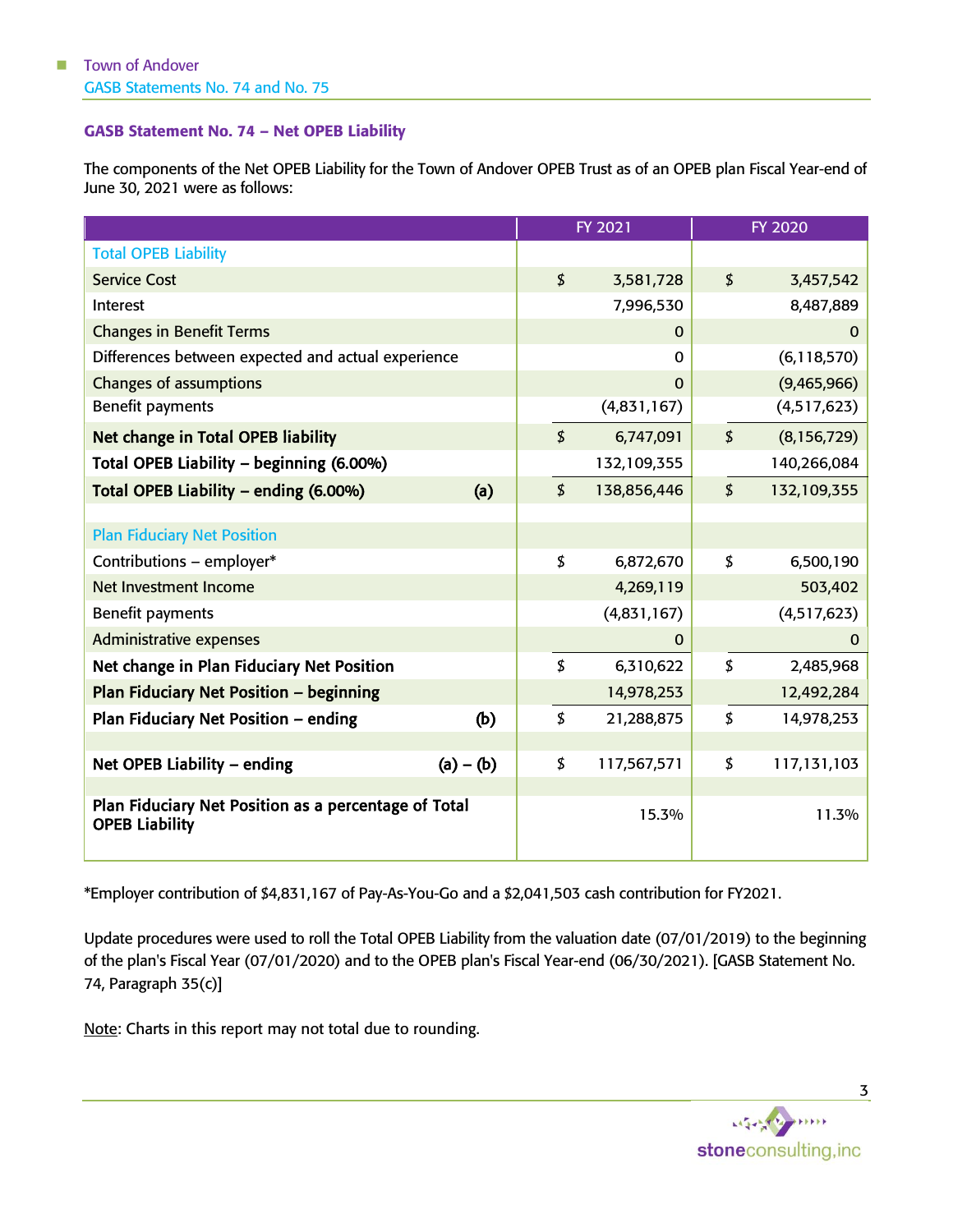### <span id="page-6-0"></span>Changes from Prior Report

There were no assumption changes from the prior report. This report is based on a rollforward of the prior numbers.

For individuals hired on or after July 1, 2021, employees must work 30 hours per week and be employed in a position with an annual salary of at least \$5,000 to be eligible for OPEB benefits. This plan change is prospectiveonly and does not affect Net OPEB Liabilities prior to July 1, 2021.

#### <span id="page-6-1"></span>Distribution of the Member Population

Town of Andover OPEB Trust – Membership as of June 30, 2021

|                                                                            | 2021  | 2020  |
|----------------------------------------------------------------------------|-------|-------|
| Retired, Disabled, Survivors and Beneficiaries receiving benefits          | 761   | 759   |
| Inactive plan members entitled to but not yet receiving benefit payments * | 32    | 28    |
| Active plan members                                                        | 1,353 | 1,382 |
| <b>Total</b>                                                               | 2,146 | 2,169 |

These numbers are based on the data supplied by the Town of Andover as of June 30, 2021. Note that these membership numbers count a retiree and a spouse as only one member, even if they have separate policies.

\* The number of inactive plan members was not available from the MTRS as of June 30, 2021. The inactive count shown here represents inactives for the Town of Andover only. MTRS inactive data is unavailable, but we believe it is immaterial.

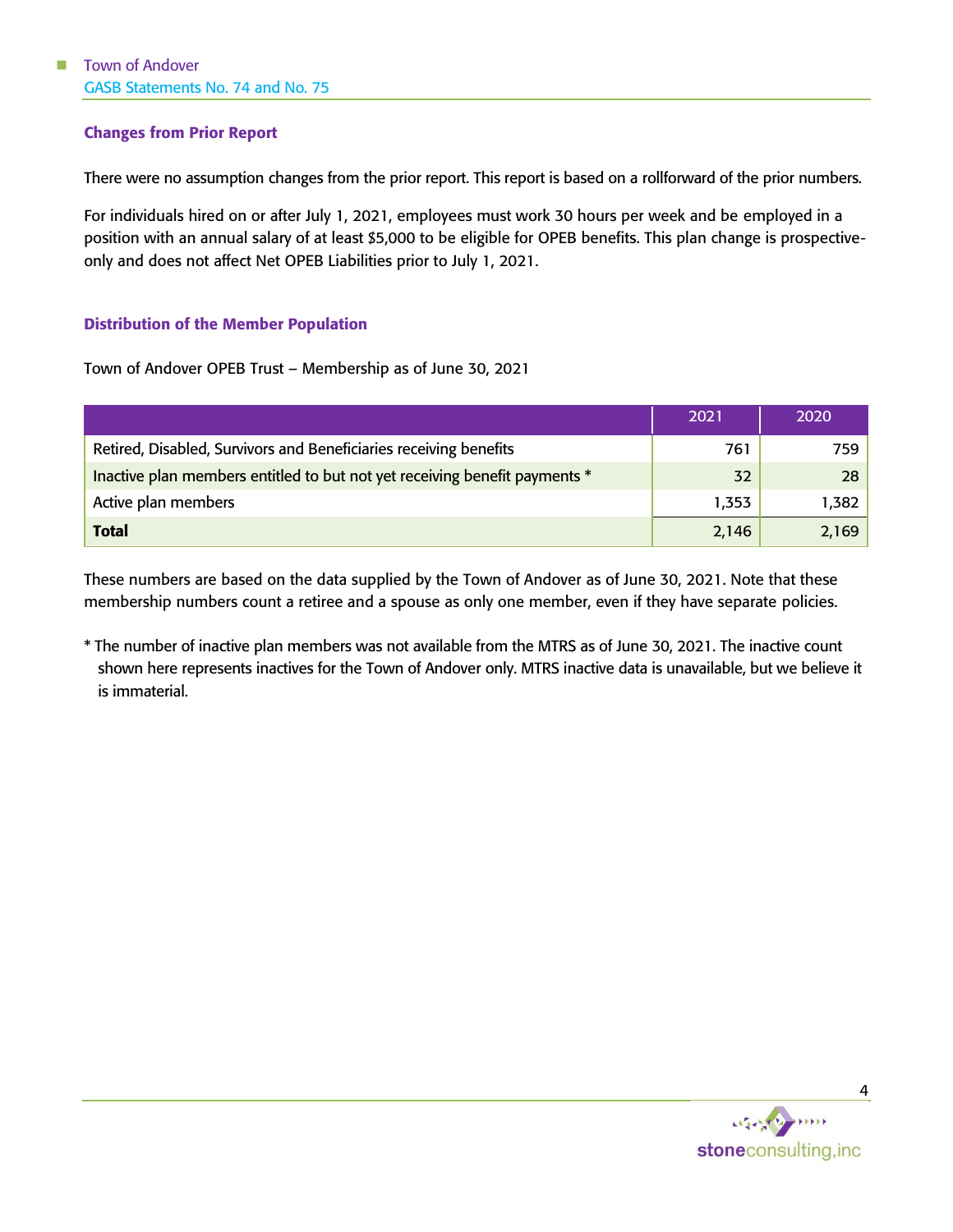#### <span id="page-7-0"></span>Development of Exhibits

#### DISCOUNT RATE

Total OPEB Liability as of the plan's Fiscal Year-end (June 30, 2021) is calculated using a discount rate assumption of 6.00%. To calculate this rate, Stone Consulting has conducted a cash flow study of the Trust assets and liabilities. Using a rate consistent with the Trust's investment strategy (6.00%), we determine the length of time for which the assets would support OPEB benefit payments for current and projected new employees. For the Town of Andover OPEB Trust, there is no depletion point. The present value of OPEB benefits is then calculated using a rate consistent with the Trust's investment strategy (6.00%) before the depletion point and a rate based on 20-year Municipal General Obligation bonds as shown in the Bond Buyer 20 Bond Index (2.16% as of June, 2021) after the depletion point. Finally, a single rate producing an equivalent present value of benefits is calculated. This is the 6.00% rate we have used for the Town of Andover (GASB 75) and the Town of Andover OPEB Trust (GASB 74). One of the objectives of the provisions introduced by GASB 74 and 75 is to examine how benefit payments and plan contributions and investment earnings interact on a cash flow basis. GASB 74 and 75 require that these amounts be calculated with the Fair Value of Assets and using the Entry Age Normal cost method.

Projected contributions for each year are the sum of cash payments and the pay-as-you-go funding of the retirees. Consistent with the requirements of GASB Statement No. 74 and 75, we have first assigned the contribution to the cost of projected new entrants prior to allocating the remainder to cover existing actives and inactive employees.

As of June 30, 2021, the Town of Andover's Fiduciary Net Position was projected to be available to make all future benefit payments of current active and inactive employees per the methodology contained in GASB 75. Thus, the long-term expected rate of return on investments was applied for all benefit periods when calculating the Net OPEB Liability.

The long-term rate of return which was used to develop the discount rate of 6.00% includes the effect of inflation (not subtracted out as in the real rates of return). It is based on a combination of expected rates of return on the mix of current and expected investments over a long-term period. These expectations are based on current market conditions, historical experience and future expectations. It assumes a rebalancing of assets on an ongoing basis as well as a constant monitoring of asset allocation and manager performance.

GASB Statement No. 74, Paragraph 34(b)(3) requires that an annual money-weighted rate of return be developed using the market value of assets at the beginning of the Plan Year, along with monthly cash flows. This has been done for the 2021 Fiscal Year, and is shown below:

| <b>Fiscal Year</b>            | 2021   |
|-------------------------------|--------|
| Money-Weighted Rate of Return | 26.21% |

For detailed calculations of this amount, see the schedule on page [10.](#page-12-0)



5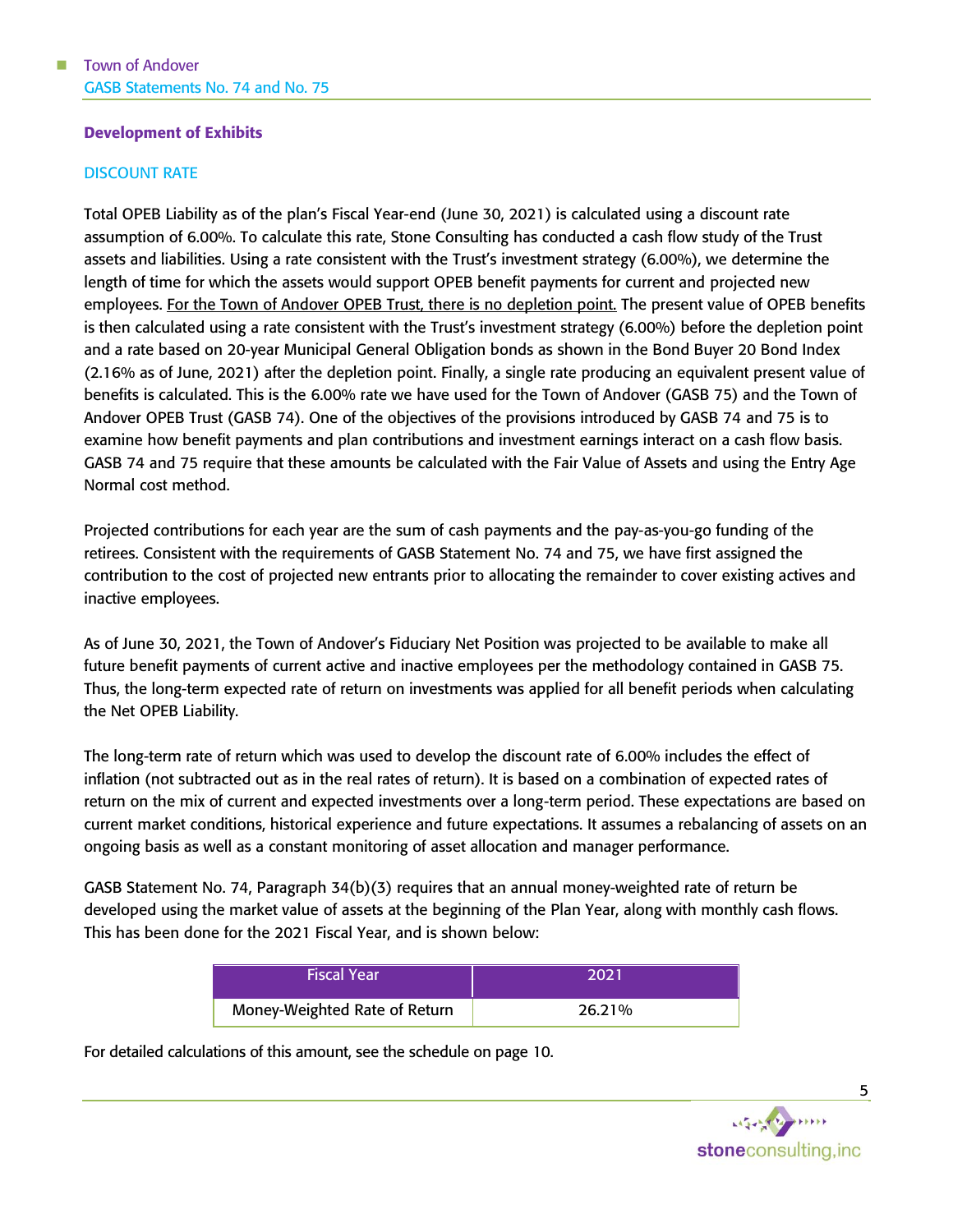#### <span id="page-8-0"></span>Discount Sensitivity

The following presents Town of Andover OPEB Trust's Net OPEB Liability calculated at the valuation discount rate of 6.00%, as well as at discount rates one percent higher (7.00%) and one percent lower (5.00%).

| <b>OPEB Plan Fiscal Year-End</b> | 1% Decrease   | <b>Current Discount Rate</b> | 1% Increase   |
|----------------------------------|---------------|------------------------------|---------------|
|                                  | $(5.00\%)$    | $(6.00\%)$                   | $(7.00\%)$    |
| 06/30/2021                       | \$137.359.259 | \$117,567,571                | \$101,442,761 |

#### Sensitivity of Current Valuation to Funding Level

To give Town of Andover and the OPEB Trust some idea of the sensitivity of the discount rate employed in the GASB valuation to the assumed funding level, Stone Consulting has performed depletion analysis under various funding scenarios. If the Town of Andover were to cease making contributions to the OPEB trust, the discount rate employed would be lowered by 339 basis points from 6.00% to 2.61%. Lower returns than 6.00% per annum will increase the number of years the Town of Andover needs to contribute in order to use the fully funded discount rate for GASB 74 and 75. We have not calculated liabilities at the 2.61% rate; however, as required by GASB 74 and shown on page 6 of this report, a 5.00% discount rate increases the Net OPEB Liability from \$117,567,571 to \$137,359,259.

These sensitivity calculations assume the same assumptions and methods as used in the original valuation with only a change in the amount the Town of Andover plans to contribute. They also assume no change in the Town of Andover investment strategy. A change in such strategy would also impact the discount rate determined.

### <span id="page-8-1"></span>Trend Sensitivity

For postretirement medical plans in particular, the calculated actuarial values are highly sensitive to the assumed rate of health care cost trend. This is due to the compounding effect of the annual trend rates assumed for medical costs, as opposed to pension valuations where benefit levels typically remain fixed.

The following table illustrates the effect on our valuation results of a 1% increase or decrease in the assumed rates of health care cost trend in each year.

| <b>OPEB Plan Fiscal Year-End</b> | 1% Decrease  | <b>Base Trend</b> * | 1% Increase   |
|----------------------------------|--------------|---------------------|---------------|
| 06/30/2021                       | \$97,174,774 | \$117,567,571       | \$143,336,103 |

\* Base trend rates are found in Actuarial Assumptions and Methods, page [28.](#page-30-0)



6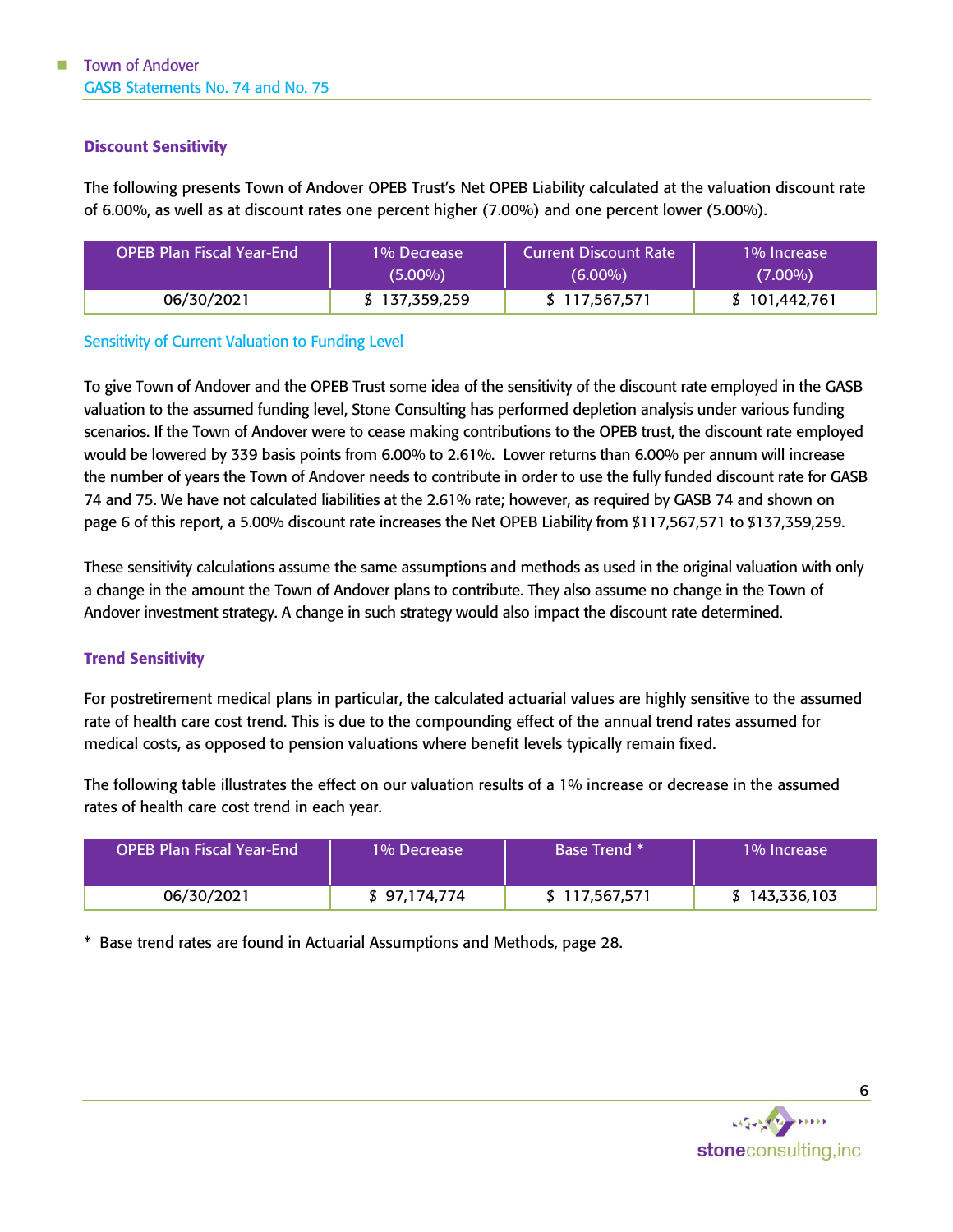#### <span id="page-9-0"></span>Long-Term Expected Real Rate of Return

The long-term expected real rate of return reflects the expected rate of return on plan assets adjusted for the expected rate of inflation. Note that the discount rate includes the effect of inflation. The long-term real rate of return removes the effect of inflation on the return amounts. It is a long-term assumption and is meant to reflect a best estimate of future experience, based on the expected asset allocation. The allocation percentages are based on information provided by the Town of Andover and the Plan's asset consultant, ICMA-RC. The real rates of return below are based on long-term real return estimates provided by ICMA-RC and ICMA-RC's inflation assumption of 1.80%.

| <b>Asset Class</b>                  | <b>Target</b><br><b>Allocation</b> | Long-Term Expected Real<br>Rate of Return<br>(Geometric) |  |  |
|-------------------------------------|------------------------------------|----------------------------------------------------------|--|--|
| US Large Cap Equity                 | 42.38%                             | $5.0\%$                                                  |  |  |
| <b>US Mid Cap Equity</b>            | $7.1\%$<br>2.11%                   |                                                          |  |  |
| <b>US Small Cap Equity</b>          | 1.84%                              | 5.7%                                                     |  |  |
| <b>International Equity</b>         | 10.18%                             | 4.1%                                                     |  |  |
| <b>Emerging Markets Equity</b>      | 5.79%                              | 8.1%                                                     |  |  |
| Multi-Asset 60%/40%                 | 7.00%                              | 2.8%                                                     |  |  |
| <b>U.S. Short Duration Bonds</b>    | 6.14%                              | $-0.6%$                                                  |  |  |
| <b>U.S. Aggregate Bonds</b>         | 15.03%                             | $-0.6%$                                                  |  |  |
| <b>U.S. Inflation Focused Bonds</b> | 4.75%                              | $-0.9%$                                                  |  |  |
| U.S. High Yield Bonds               | 4.78%                              | 0.3%                                                     |  |  |

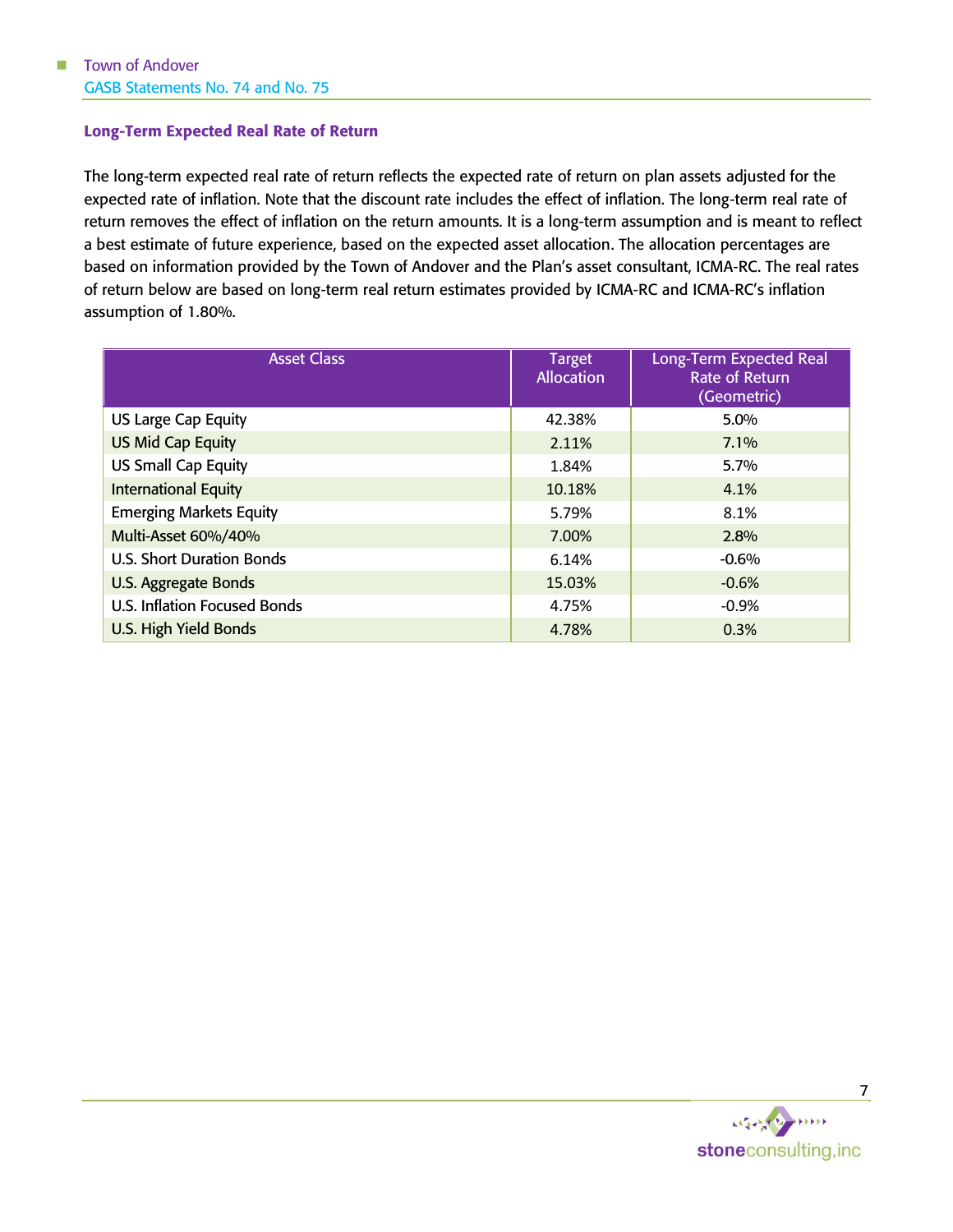GASB Statements No. 74 and No. 75

## Schedule of Changes in OPEB Trust Net OPEB Liability and Related Ratios – GASB 74

(Amounts in Thousands)

<span id="page-10-0"></span>

| <b>Fiscal Year *</b>                                                              | 2021        | 2020         | 2019      | 2018         | 2017      | 2016 | 2015 | 2014 | 2013 | 2012 |
|-----------------------------------------------------------------------------------|-------------|--------------|-----------|--------------|-----------|------|------|------|------|------|
| <b>TOTAL OPEB LIABILITY</b>                                                       |             |              |           |              |           |      |      |      |      |      |
| Service cost                                                                      | 3,582       | 3,458        | 4,451     | 4,186        | 5,605     |      |      |      |      |      |
| Interest                                                                          | 7,997       | 8,488        | 8,448     | 7,515        | 9,299     |      |      |      |      |      |
| Change of benefit terms                                                           | $\mathbf 0$ | $\Omega$     | (10, 540) | $\mathbf{0}$ | (42,080)  |      |      |      |      |      |
| Differences between expected and actual<br>experience                             | 0           | (6, 119)     | 0         | 10,866       |           |      |      |      |      |      |
| Change of assumptions                                                             | $\mathbf 0$ | (9,466)      | (12,769)  | 1,600        | (6, 595)  |      |      |      |      |      |
| Benefit payments                                                                  | (4,831)     | (4, 518)     | (4,986)   | (4, 924)     | (4,648)   |      |      |      |      |      |
| <b>Net change in Total OPEB Liability</b>                                         | 6,747       | (8,157)      | (15, 395) | 19,243       | (38, 418) |      |      |      |      |      |
|                                                                                   |             |              |           |              |           |      |      |      |      |      |
| <b>Total OPEB Liability - beginning</b>                                           | 132,109     | 140,266      | 155,661   | 136,417      | 174,836   |      |      |      |      |      |
| <b>Total OPEB Liability - ending</b>                                              | 138,856     | 132,109      | 140,266   | 155,661      | 136,417   |      |      |      |      |      |
|                                                                                   |             |              |           |              |           |      |      |      |      |      |
| <b>PLAN FIDUCIARY NET POSITION</b>                                                |             |              |           |              |           |      |      |      |      |      |
| Contributions - employer                                                          | 6,873       | 6,500        | 6,804     | 6,572        | 6,150     |      |      |      |      |      |
| Contributions - employee                                                          | $\Omega$    | $\mathbf{0}$ | 0         | 0            | $\Omega$  |      |      |      |      |      |
| Net Investment Income                                                             | 4,269       | 503          | 720       | 636          | 731       |      |      |      |      |      |
| Benefit payments                                                                  | (4,831)     | (4,518)      | (4,986)   | (4, 924)     | (4,648)   |      |      |      |      |      |
| Administrative expense                                                            | $\mathbf 0$ | $\mathbf 0$  | 0         | 0            | 0         |      |      |      |      |      |
| Other                                                                             | 0           | 0            | 0         | 0            | 0         |      |      |      |      |      |
| Net change in Plan Fiduciary Net<br><b>Position</b>                               | 6,311       | 2,486        | 2,539     | 2,285        | 2,233     |      |      |      |      |      |
|                                                                                   |             |              |           |              |           |      |      |      |      |      |
| <b>Plan Fiduciary Net Position - beginning</b>                                    | 14,978      | 12,492       | 9,953     | 7,668        | 5,435     |      |      |      |      |      |
| Plan Fiduciary Net Position - end                                                 | 21,289      | 14,978       | 12,492    | 9,953        | 7,668     |      |      |      |      |      |
| Town of Andover Net OPEB Liability -<br>ending                                    | 117,568     | 117,131      | 127,774   | 145,708      | 128,749   |      |      |      |      |      |
| <b>Plan Fiduciary Net Position as a</b><br>percentage of the Total OPEB Liability | 15.3%       | 11.3%        | 8.9%      | 6.4%         | 5.6%      |      |      |      |      |      |
| Money-Weighted Rate of Return                                                     | 26.21%      | 3.65%        | 6.48%     | 7.21%        | NA        |      |      |      |      |      |

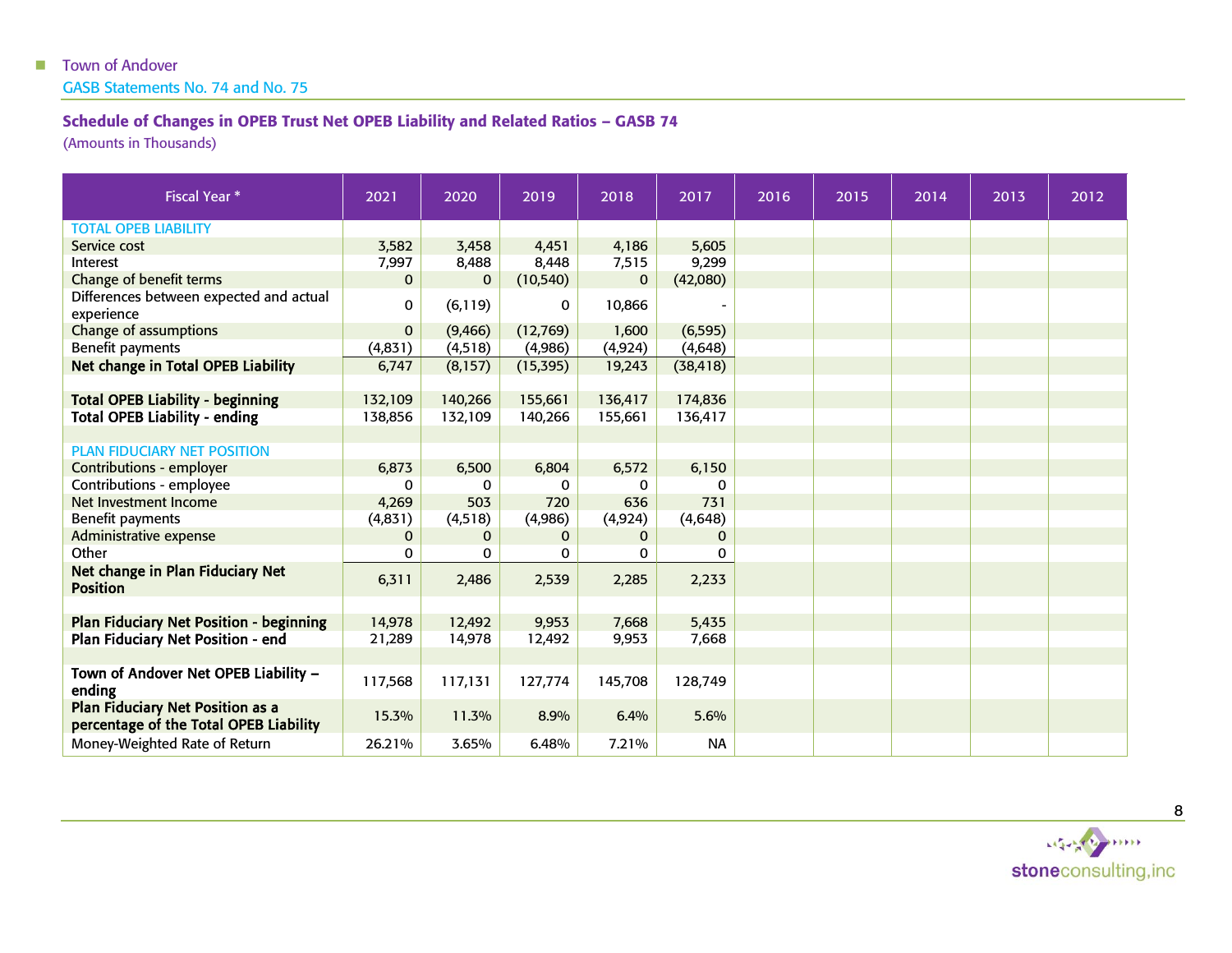GASB Statements No. 74 and No. 75

### Schedule of Plan Contributions - GASB 74

| Plan Year-End of June 30,                                                      | 2021     | 2020    | 2019     | 2018     | 2017     | 2016 | 2015 | 2014 | 2013 | 2012 |
|--------------------------------------------------------------------------------|----------|---------|----------|----------|----------|------|------|------|------|------|
| <b>Actuarially Determined Contribution</b>                                     | \$8,826  | \$9,610 | \$10,148 | \$9,968  | \$9,438  |      |      |      |      |      |
| Contributions in relation to the<br><b>Actuarially Determined Contribution</b> | (6, 873) | (6,500) | (6,804)  | (6, 572) | (6, 150) |      |      |      |      |      |
| Contribution deficiency / (excess)                                             | \$1,953  | \$3,110 | \$3,344  | \$3,396  | \$3,283  |      |      |      |      |      |

<span id="page-11-0"></span>The Town of Andover's plan to fund OPEB is to contribute, on an annual basis, 0.4% of revenue increasing at 2.5% per year plus savings from OPEB reforms and the Actuarially Determined Contributions for water and sewer. This plan became effective as of 7/1/16.

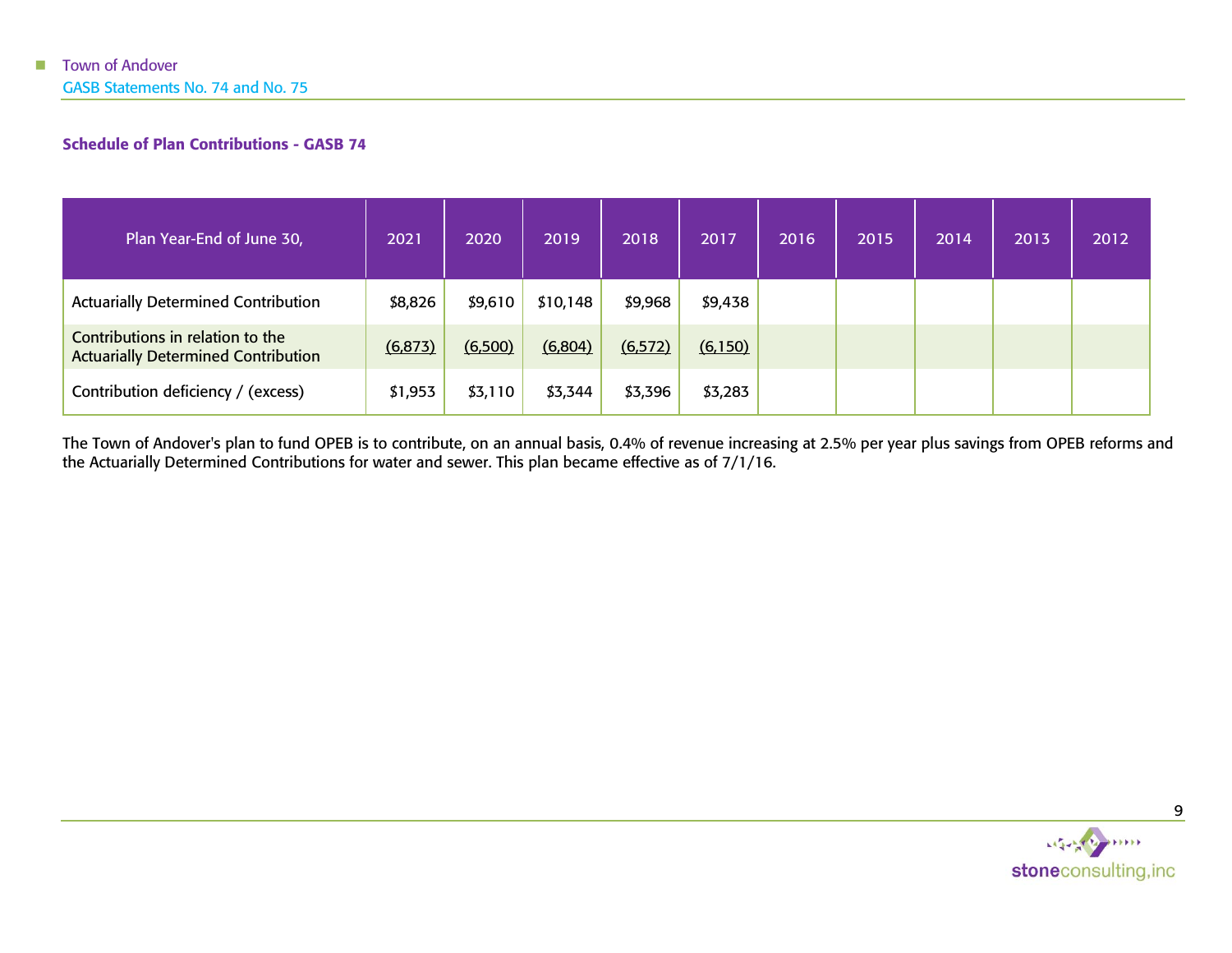### <span id="page-12-0"></span>GASB Statement No. 74, Paragraph 34 b. (3) - Money-Weighted Rate of Return

|                                                                                                  |                           | <b>NET EXTERNAL CASH FLOW</b> |                     |                              |    |                                        |  |
|--------------------------------------------------------------------------------------------------|---------------------------|-------------------------------|---------------------|------------------------------|----|----------------------------------------|--|
|                                                                                                  | <b>Beginning of month</b> | <b>Middle of Month</b>        | <b>End of Month</b> | <b>Periods</b><br>Invested** |    | <b>Cash Flow with</b><br><b>Return</b> |  |
| <b>Starting Value*</b><br>(7/1/2020)                                                             | \$14,978,252.62           |                               |                     | 12                           | \$ | 18,904,610.61                          |  |
| Cash Flows:                                                                                      |                           |                               |                     |                              |    |                                        |  |
| J uly                                                                                            |                           |                               |                     | 11                           |    | 0.00                                   |  |
| August                                                                                           |                           |                               |                     | 10                           |    | 0.00                                   |  |
| September                                                                                        |                           |                               |                     | 9                            |    | 0.00                                   |  |
| October                                                                                          |                           |                               |                     | 8                            |    | 0.00                                   |  |
| November                                                                                         | 2,041,503.00              |                               |                     | $\overline{7}$               |    | 2,384,264.39                           |  |
| December                                                                                         |                           |                               |                     | $\boldsymbol{6}$             |    | 0.00                                   |  |
| <b>January</b>                                                                                   |                           |                               |                     | 5                            |    | 0.00                                   |  |
| February                                                                                         |                           |                               |                     | $\overline{a}$               |    | 0.00                                   |  |
| March                                                                                            |                           |                               |                     | $\overline{3}$               |    | 0.00                                   |  |
| April                                                                                            |                           |                               |                     | $\overline{2}$               |    | 0.00                                   |  |
| May                                                                                              |                           |                               |                     | $\mathbf{1}$                 |    | $0.00\,$                               |  |
| J une                                                                                            |                           |                               |                     | $\pmb{0}$                    |    | 0.00                                   |  |
| <b>Ending Value*</b><br>(6/30/2021)                                                              | \$21,288,875.00           |                               |                     | Sum: 5                       |    | 21,288,875.00                          |  |
| * Value shown does not include any payables or receivables, except those related to investments. |                           |                               |                     |                              |    |                                        |  |

\*\* Middle of period cash flows are given an additional half period of interest, and beginning of period cash flows are given an additional full period.

Return Rate: 26.21%

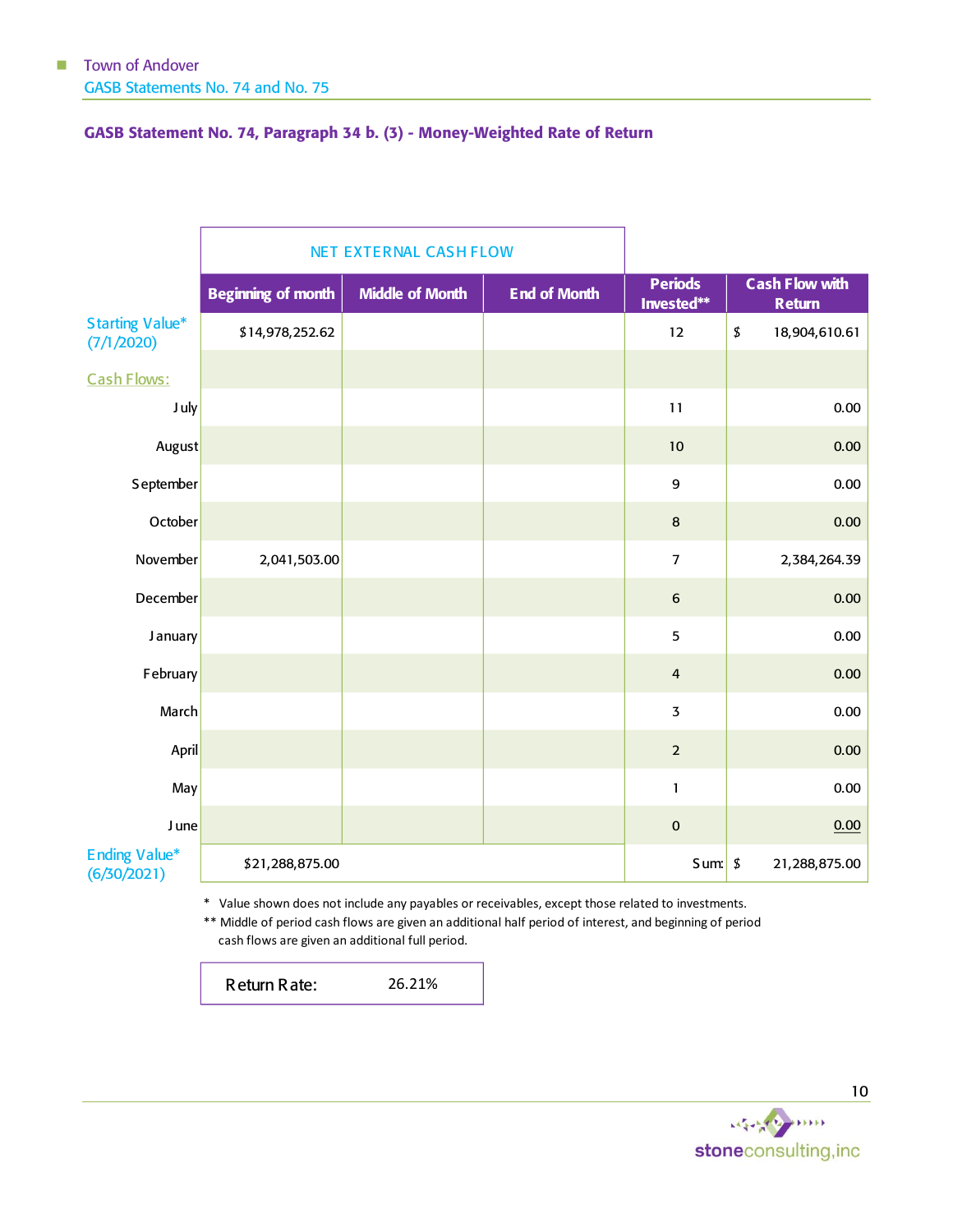### <span id="page-13-0"></span>Changes in the Net OPEB Liability [GASB 75, Paragraph 55]

|                                                                              | <b>Total OPEB Liability</b><br>(a) | <b>Plan Fiduciary Net</b><br><b>Position</b><br>(b) | <b>Net OPEB</b><br><b>Liability</b><br>$(a) - (b)$ |
|------------------------------------------------------------------------------|------------------------------------|-----------------------------------------------------|----------------------------------------------------|
| <b>Balances at beginning of</b><br><b>Measurement Period</b><br>(07/01/2020) | 132,109,355<br>\$                  | 14,978,253<br>\$                                    | 117,131,103<br>\$                                  |
| Changes for the Year:                                                        |                                    |                                                     |                                                    |
| <b>Service Cost</b>                                                          | 3,581,728                          |                                                     | 3,581,728                                          |
| Interest                                                                     | 7,996,530                          |                                                     | 7,996,530                                          |
| Change in benefit terms                                                      | $\Omega$                           |                                                     | 0                                                  |
| Differences between expected and<br>actual experience                        | $\Omega$                           |                                                     | $\mathbf 0$                                        |
| Change in assumptions                                                        | 0                                  |                                                     | $\mathbf 0$                                        |
| <b>Contributions - employer</b>                                              |                                    | 6,872,670                                           | (6,872,670)                                        |
| Contributions - employee                                                     |                                    | 0                                                   | 0                                                  |
| Net investment income                                                        |                                    | 4,269,119                                           | (4,269,119)                                        |
| Benefit payments, including<br>refunds of employee contributions             | (4,831,167)                        | (4,831,167)                                         | 0                                                  |
| Administrative expense                                                       |                                    | $\Omega$                                            | 0                                                  |
| Other changes                                                                |                                    | $\Omega$                                            | 0                                                  |
| <b>Net Changes</b>                                                           | 6,747,091                          | 6,310,622                                           | 436,469                                            |
| <b>Balances at end of Measurement</b><br>Period (06/30/2021)                 | \$<br>138,856,446                  | 21,288,875<br>\$                                    | 117,567,571<br>\$                                  |

NOTE: Amounts shown in this report may not total due to rounding

Update procedures were used to roll the Total OPEB Liability from the valuation date (07/01/2019) to the beginning of the measurement period (07/01/2020) and to the measurement date (06/30/2021). [GASB Statement No. 75, Paragraph 28]

| Plan Fiduciary Net Position as a percentage of Total OPEB Liability | 15.3%         |
|---------------------------------------------------------------------|---------------|
| Covered Employee Payroll *                                          | \$102,030,165 |
| Net OPEB Liability as a percentage of payroll                       | 115.2%        |

\* Fiscal Year 2021 gross wages paid to all employees eligible for and accruing OPEB benefits. This amount includes base pay, overtime, vacation, step & merit increases and all other types of pay that would appear on a Form W-2. The Town of Andover experienced a higher-than-average number of retirements in FY21 and an increase in unfilled positions due to COVID. These factors reduced covered payroll by 3.8% from FY20.



11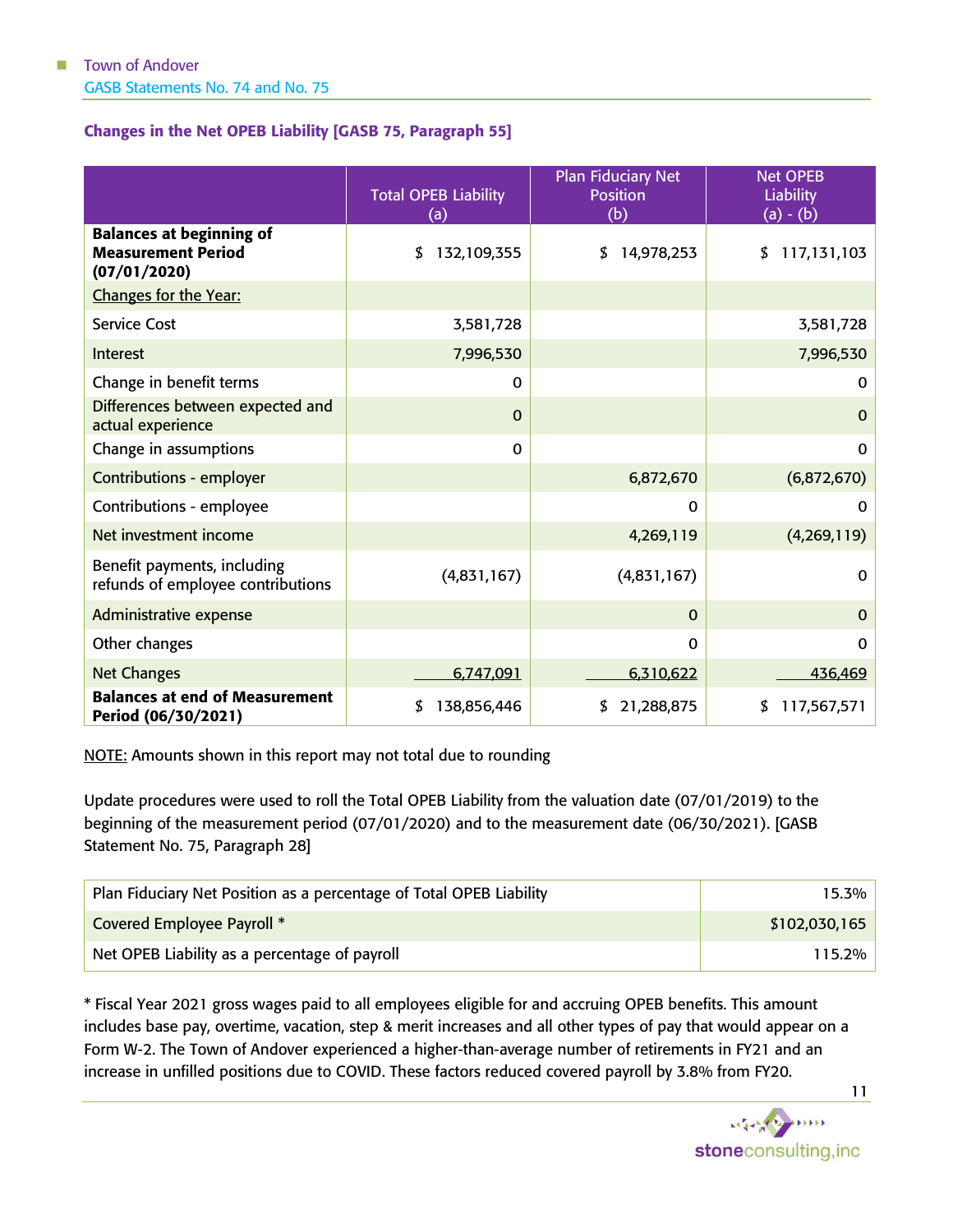### <span id="page-14-0"></span>Projection of the Net OPEB Liability

#### TOTAL OPEB LIABILITY (TOL)

The Total OPEB Liability at the beginning of the measurement period (07/01/2020) is equal to the Actuarial Accrued Liability (AAL) rolled from 07/01/2019. Any differences between the projected amount and the actual value that are not the result of changes in assumptions or plan provisions are recognized as "Differences between expected and actual experience." GASB Statement No. 75, Paragraph 42 requires that the AAL be calculated under the Entry Age Normal Cost Method. The components of the AAL (calculated as of 07/01/2019 at a discount rate of 6.00%) are as follows:

| Actives                                                  | \$62,805,814 |
|----------------------------------------------------------|--------------|
| Retirees, Disabled, Beneficiaries, and Vested Terminated | 62,738,013   |
| Total                                                    | 125,543,827  |

The TOL is projected to the end of the measurement period (06/30/2021) by adding the changes resulting from experience, assumption changes, and changes to plan provisions. Interest is given to the TOL, Service Cost, and paid benefits, and added to the total, less the projected benefit payments for the year. Changes due to expected and actual gains on plan assets will be recognized over a five-year period [GASB Statement No. 75, Paragraph 43b], and liabilities arising from changes in plan structure or assumptions will be spread over the average of the expected remaining service lives of all employees that are provided with OPEB through the OPEB plan (active employees and inactive employees) [GASB Statement No. 75, Paragraph 43a]. Changes in plan provisions are recognized immediately.

#### PLAN FIDUCIARY NET POSITION (FNP)

GASB Statement No. 75 requires that the Fair Value of Assets be used for the Fiduciary Net Position. We have used the Market Value of Assets, adjusted for payables and receivables. Net investment income is the portion of the change in assets during the measurement period that is not attributed to employee/employer contributions, benefits payments, administrative expense, or other changes.

The projected Net OPEB Liability (NOL) for the end of the year is the portion of the TOL not covered by the FNP.

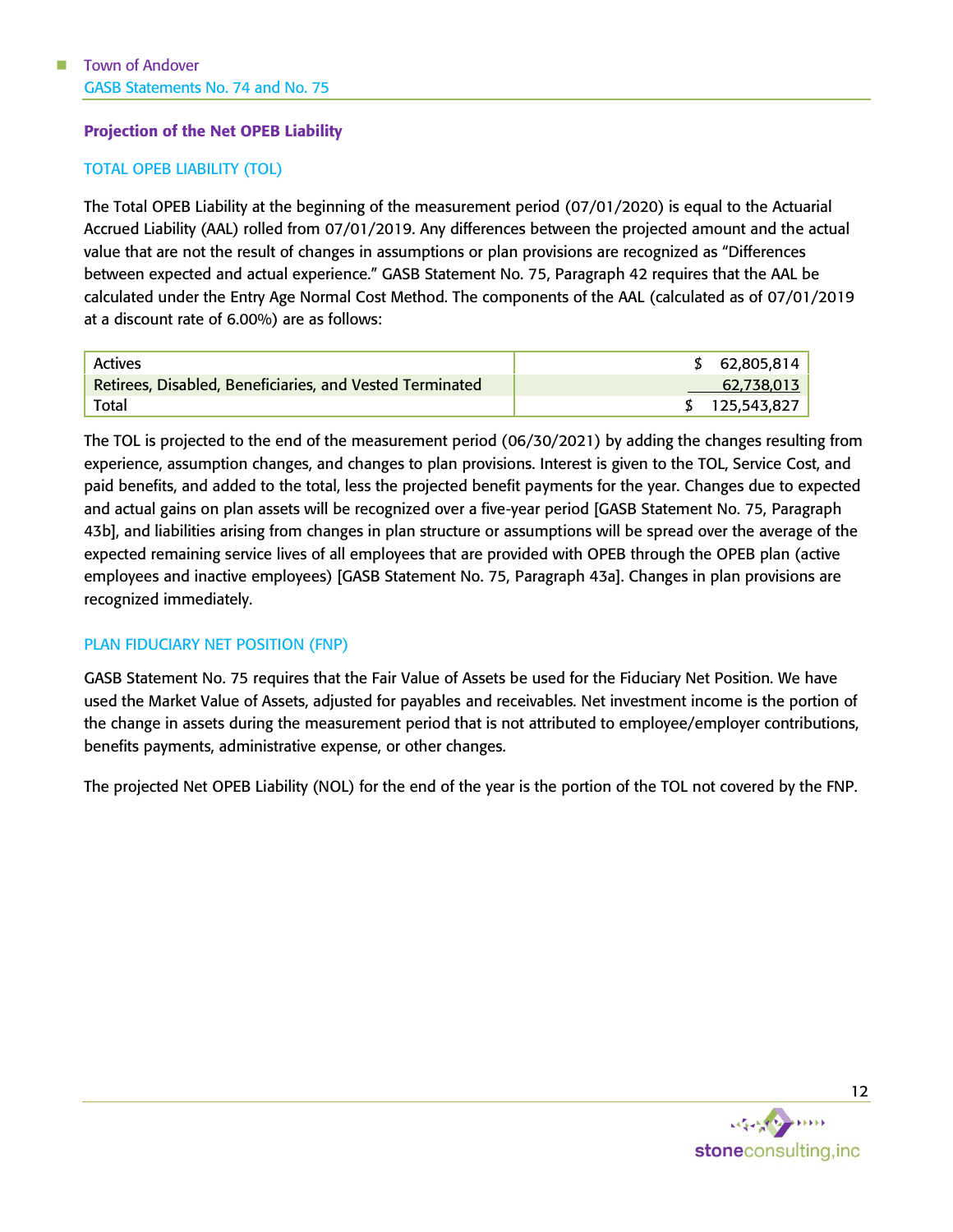#### <span id="page-15-0"></span>OPEB Expense Components

Components of Town of Andover's OPEB Expense for the Fiscal Year ended June 30, 2021 [GASB 75, Paragraph 43] are shown below.

| NOTE*          | <b>Description</b>                                                              | <b>Fiscal 2021</b> | <b>Fiscal 2020</b> |
|----------------|---------------------------------------------------------------------------------|--------------------|--------------------|
| A              | <b>Service Cost</b>                                                             | \$<br>3,581,728    | \$<br>3,457,542    |
| A, B           | Interest                                                                        | 7,996,530          | 8,487,889          |
| C              | Differences between Expected and Actual Experience                              | 749,859            | 749,859            |
| D              | <b>Changes of Assumptions</b>                                                   | (3,872,206)        | (3,872,206)        |
| D              | <b>Changes to Benefit Provisions</b>                                            | 0                  | 0                  |
| E              | <b>Projected Earnings on Plan Investments</b>                                   | (976, 435)         | (824, 615)         |
| F              | Differences between Projected and Actual Earnings on<br><b>Plan Investments</b> | (656, 716)         | 1,821              |
| $\overline{A}$ | <b>Administrative Expense</b>                                                   | $\mathbf 0$        | $\Omega$           |
| A              | Other Changes in Fiduciary Net Position                                         | $\mathbf 0$        | 0                  |
|                | <b>Total OPEB Expense</b>                                                       | \$<br>6,822,760    | 8,000,290          |

\* Notes shown on page [14.](#page-16-0) Amounts are based on the following dates:

- Valuation date: July 1, 2019
- Measurement date: June 30, 2021
- Reporting date: June 30, 2021

#### CHANGES IN METHODS, ASSUMPTIONS, AND PLAN PROVISIONS

There were no changes in methods, assumptions, and plan provisions from the prior valuation.

For individuals hired on or after July 1, 2021, employees must work 30 hours per week and be employed in a position with an annual salary of at least \$5,000 to be eligible for OPEB benefits. This plan change is prospectiveonly and does not affect Net OPEB Liabilities prior to July 1, 2021.

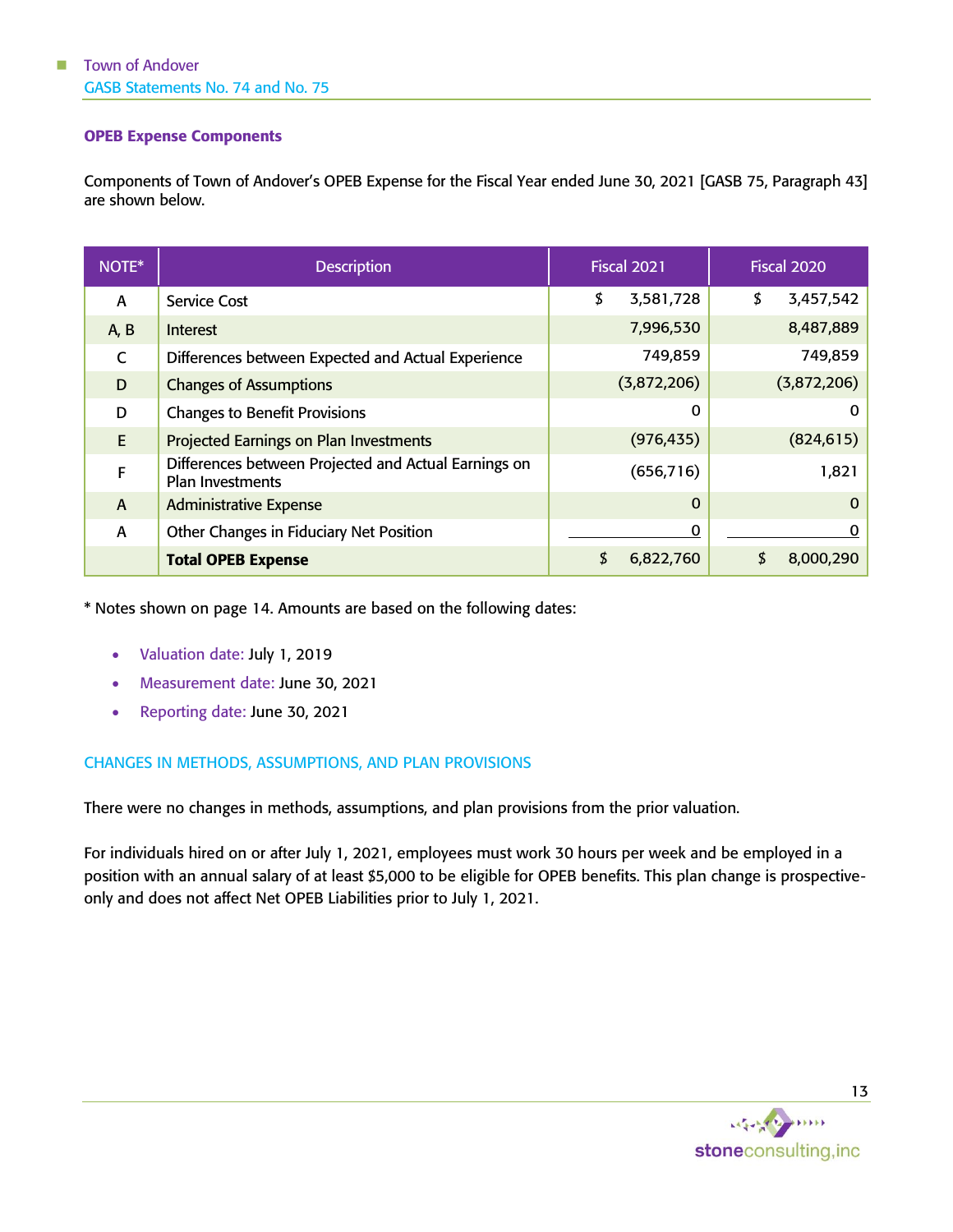#### <span id="page-16-0"></span>**NOTES**

- A. See the RSI schedule of changes to the Net OPEB Liability, on page [11.](#page-13-0)
- B. Events that impact the Total OPEB Liability are assumed to happen evenly throughout the period. In addition, the amount of interest is calculated using an interest rate equal to the discount rate that was used to determine the service cost. The amount is determined as follows:

| <b>Description</b>                    | Amount for<br>Period | Portion of<br>Period | <b>Interest</b><br>Rate |    | Interest on the Total<br><b>OPEB Liability</b> |
|---------------------------------------|----------------------|----------------------|-------------------------|----|------------------------------------------------|
|                                       | (a)                  | (b)                  | (c)                     |    | (a) $x(b)$ $x(c)$                              |
| <b>Beginning Total OPEB Liability</b> | 132,109,355          | 100%                 | 6.00%                   | S  | 7,926,561                                      |
| Service cost                          | 3,581,728            | 100%                 | 6.00%                   |    | 214,904                                        |
| Benefit payments                      | (4,831,167)          | 50%                  | 6.00%                   |    | (144, 935)                                     |
| Interest                              |                      |                      |                         | S. | 7,996,530                                      |

- C. Differences between expected and actual experience recognized in the current period in accordance with paragraph 43a of Statement 75. For the detailed calculation of this amount, see the schedule on page [16.](#page-18-0)
- D. Assumption and plan provision changes recognized in OPEB Expense in the current period in accordance with paragraph 43a of Statement 75. For detailed calculations of these amounts, see the schedule on page [16.](#page-18-0)
- E. Changes in the amounts invested are assumed to occur evenly throughout the period. In addition, the amount of projected earnings on plan investments is calculated using the assumed rate of return on plan investments as of the beginning of the period. The amount is determined as follows:

| <b>Description</b>                                  | <b>Amount for</b><br>Period<br>(a) | Portion of<br>Period<br>(b) | Projected<br><b>Rate of Return</b><br>$\left(  c \right)$ | <b>Projected Earnings</b><br>$(a)$ x $(b)$ x $(c)$ |
|-----------------------------------------------------|------------------------------------|-----------------------------|-----------------------------------------------------------|----------------------------------------------------|
| Beginning plan Fiduciary Net<br>Position            | \$<br>14,978,253                   | 100%                        | 6.00%                                                     | \$<br>898,695                                      |
| <b>Employer contributions</b>                       | 6,872,670                          | 54%                         | 6.00%                                                     | 222,675                                            |
| <b>Employee contributions</b>                       | 0                                  | 50%                         | 6.00%                                                     | 0                                                  |
| <b>Benefit payments</b>                             | (4,831,167)                        | 50%                         | 6.00%                                                     | (144, 935)                                         |
| Administrative expense                              | $\Omega$                           | 50%                         | 6.00%                                                     | 0                                                  |
| <b>Total projected earnings</b>                     |                                    |                             |                                                           | \$<br>976,435                                      |
| Actual earnings                                     |                                    |                             |                                                           | 4,269,119                                          |
| Difference between projected and<br>actual earnings |                                    |                             |                                                           | (3,292,685)                                        |

Differences between projected and actual earnings recognized in the current period in accordance with paragraph 43b of Statement 75. For detailed calculation of this amount, see the schedule on page [16.](#page-18-0)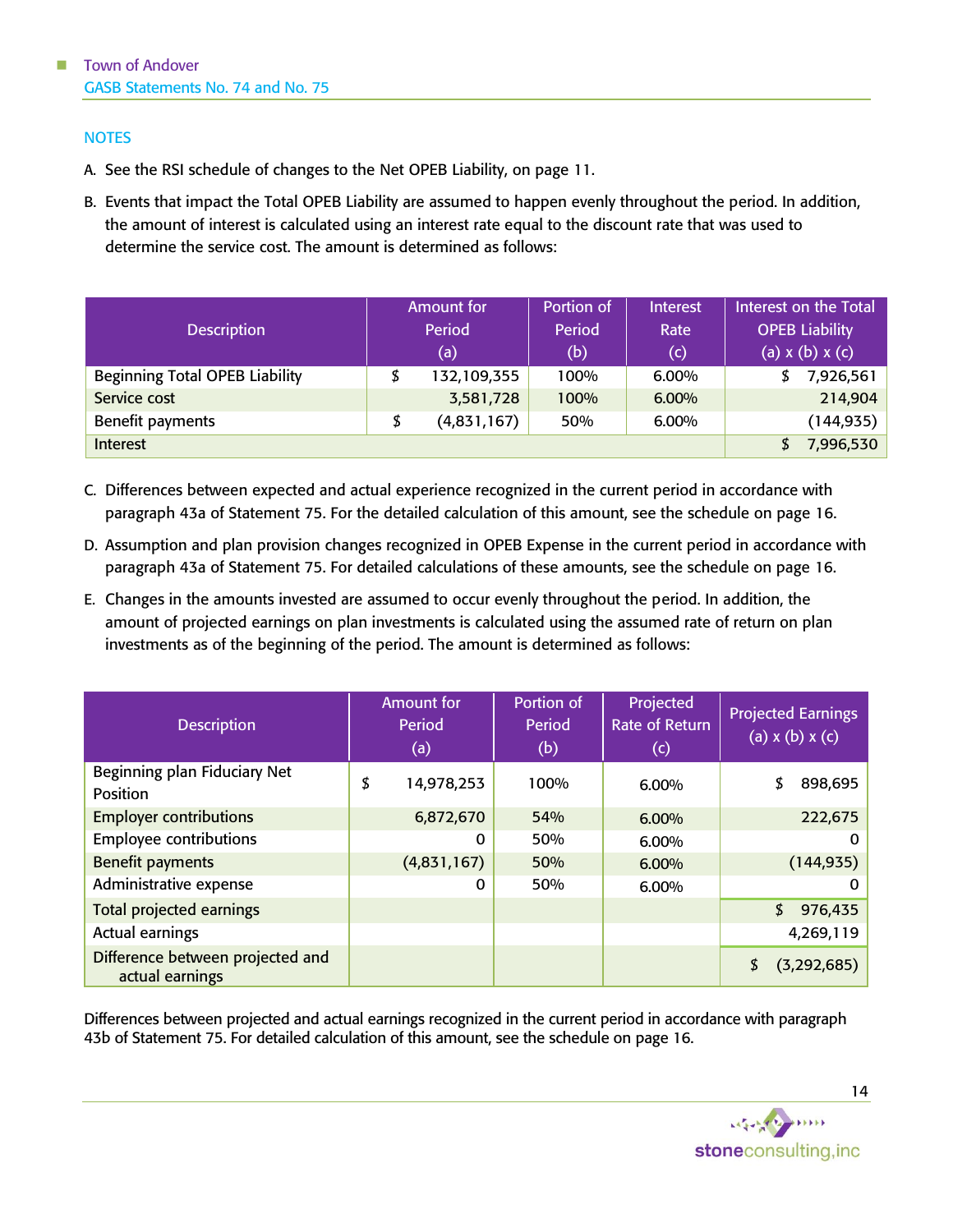### <span id="page-17-0"></span>OPEB Expense and Deferred Outflows of Resources and Deferred Inflows of Resources Related to OPEB [GASB 75, Paragraph 56 h.]

|                                                                             | <b>Deferred Outflows</b><br><b>Of Resources</b> | Deferred Inflows<br><b>Of Resources</b> |
|-----------------------------------------------------------------------------|-------------------------------------------------|-----------------------------------------|
| Differences between expected and actual experience                          | 3,048,710                                       | (3,709,684)                             |
| Changes of assumptions                                                      | 448,844                                         | (11,618,370)                            |
| Net difference between projected and actual earnings<br>on plan investments |                                                 | (2,531,446)                             |
| <b>Total</b>                                                                | 3,497,554                                       | \$<br>(17, 859, 500)                    |

| Year Ending June 30, * | <b>Recognition</b> |
|------------------------|--------------------|
| 2022                   | (3,779,063)        |
| 2023                   | (4,730,736)        |
| 2024                   | (4,948,183)        |
| 2025                   | (903, 963)         |
| 2026                   |                    |
| Thereafter             | 0                  |

\*The years are based on measurement date of June 30, 2021. For GASB 75, the reporting date is the same as the measurement date.

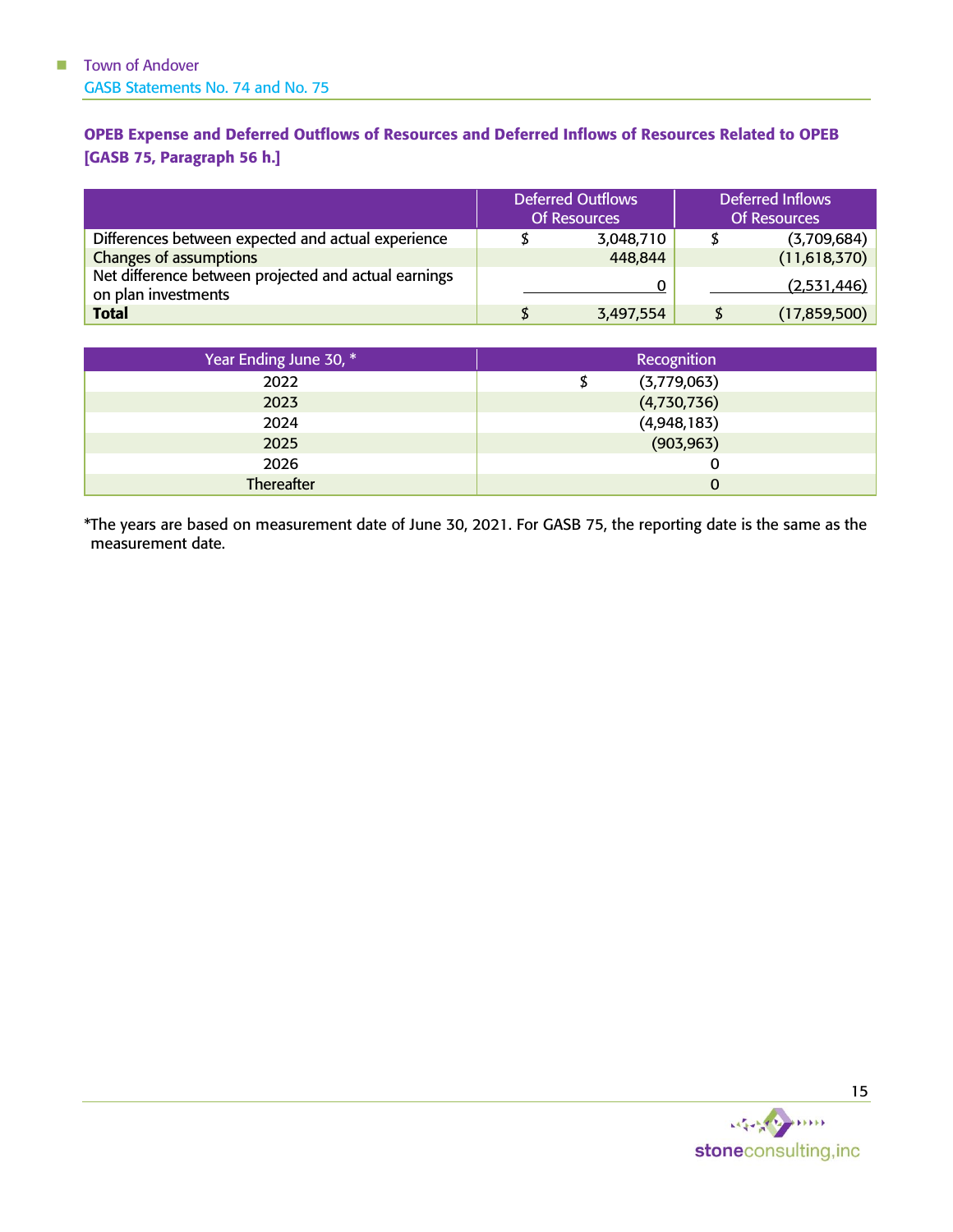GASB Statements No. 74 and No. 75

#### Increase / (Decrease) in OPEB Expense Arising from the Recognition of Gains and Losses – GASB 75

| Fiscal<br>Year | Differences between actual and<br>expected experience | Recognition<br>period<br>(years) | 2018        | 2019                     | 2020                     | 2021        | 2022                                                                                                        | 2023                     | 2024                        | 2025                     | 2026 | 2027                     |
|----------------|-------------------------------------------------------|----------------------------------|-------------|--------------------------|--------------------------|-------------|-------------------------------------------------------------------------------------------------------------|--------------------------|-----------------------------|--------------------------|------|--------------------------|
| 2018           | 10,865,917                                            | 5.56                             | \$1,954,302 | \$1,954,302              | \$1,954,302              | \$1,954,302 | \$1,954,302                                                                                                 | \$1,094,409              |                             | $\overline{\phantom{0}}$ |      |                          |
| 2019           | $\overline{\phantom{0}}$                              | 5.56                             |             | $\overline{\phantom{a}}$ | $\overline{\phantom{a}}$ |             | $\overline{\phantom{0}}$                                                                                    | $\overline{\phantom{a}}$ | $\overline{\phantom{a}}$    | $\overline{\phantom{0}}$ |      | $\overline{\phantom{a}}$ |
| 2020           | (6, 118, 570)                                         | 5.08                             |             |                          |                          |             | $\left  \frac{\xi(1,204,443)}{\xi(1,204,443)} \right  \left  \frac{\xi(1,204,443)}{\xi(1,204,443)} \right $ |                          | $\frac{1}{2}(1,204,443)$ \$ | $(96,355)$ \$            |      | $\overline{\phantom{a}}$ |
| 2021           | $\overline{\phantom{0}}$                              | 5.08                             |             |                          |                          |             | $\overline{\phantom{0}}$                                                                                    | $\overline{\phantom{a}}$ | $\overline{\phantom{0}}$    | $\overline{\phantom{0}}$ |      | $\overline{\phantom{0}}$ |
|                | Net increase (decrease) in OPEB expense               |                                  | \$1,954,302 | \$1,954,302              | 749,859 \$               | 749,859     | 749,859                                                                                                     | (110, 034)               | $  \t5(1,204,443)   \t5$    | $(96,355)$ \$            |      |                          |

#### Increase / (Decrease) in OPEB Expense Arising from the Recognition of the Effects of Differences between Expected and Actual Experience

#### Increase / (Decrease) in OPEB Expense Arising from the Recognition of the Effects of Changes of Assumptions

<span id="page-18-0"></span>

| Fiscal<br>Year                          |  | Change of assumptions | Recognition<br>period<br>(years) | 2018                                                                                                                                                                                                           | 2019                                                                                                                                            | 2020                                                                                                                                          |  | 2021    | 2022 |         | 2023 |                          | 2024 |  | 2025                                                                             |                          | 2026 |  | 2027 |  |  |
|-----------------------------------------|--|-----------------------|----------------------------------|----------------------------------------------------------------------------------------------------------------------------------------------------------------------------------------------------------------|-------------------------------------------------------------------------------------------------------------------------------------------------|-----------------------------------------------------------------------------------------------------------------------------------------------|--|---------|------|---------|------|--------------------------|------|--|----------------------------------------------------------------------------------|--------------------------|------|--|------|--|--|
| 2018                                    |  | 1,599,726             | 5.56                             | 287,721                                                                                                                                                                                                        | 287.721                                                                                                                                         | 287.721                                                                                                                                       |  | 287,721 |      | 287,721 | . SI | $161, 123$ \$            |      |  |                                                                                  |                          |      |  |      |  |  |
| 2019                                    |  | (12,768,804)          | 5.56                             |                                                                                                                                                                                                                | $\left  \frac{6}{2296,548} \right  \frac{2296,548}{2296,548}$ (2,296,548) $\left  \frac{6}{2296,548} \right  \frac{6}{2296,548}$ (1,286,067) \$ |                                                                                                                                               |  |         |      |         |      |                          |      |  |                                                                                  |                          |      |  |      |  |  |
| 2020                                    |  | (9,465,966)           | 5.08                             |                                                                                                                                                                                                                |                                                                                                                                                 | $\frac{1}{2}$ (1,863,379) $\frac{1}{2}$ (1,863,379) $\frac{1}{2}$ (1,863,379) $\frac{1}{2}$ (1,863,379) $\frac{1}{2}$ (149,070) $\frac{1}{2}$ |  |         |      |         |      |                          |      |  |                                                                                  |                          |      |  |      |  |  |
| 2021                                    |  |                       | 5.08                             |                                                                                                                                                                                                                |                                                                                                                                                 |                                                                                                                                               |  |         |      |         |      | $\overline{\phantom{0}}$ |      |  |                                                                                  | $\overline{\phantom{0}}$ |      |  |      |  |  |
| Net increase (decrease) in OPEB expense |  |                       | 287,721                          | $\left  \frac{2}{32008,827} \right  \left  \frac{2}{3872,206} \right  \left  \frac{2}{3872,206} \right  \left  \frac{2}{3872,206} \right  \left  \frac{2}{3872,206} \right  \left  \frac{2}{3998,803} \right $ |                                                                                                                                                 |                                                                                                                                               |  |         |      |         |      |                          |      |  | $\left  \frac{2}{3}\right $ (3,149,446) $\left  \frac{2}{3}\right $ (149,070) \$ |                          |      |  |      |  |  |

#### Increase/(Decrease) in OPEB Expense Arising from the Recognition of Differences between Expected and Actual Earnings on OPEB Plan Investments

| Fiscal<br>Year | Differences between projected   Recognition  <br>and actual earnings on<br><b>OPEB</b> plan investments | period<br>(years) | 2018      | 2019           | 2020          |  | 2021          |      | 2022                            | 2023            | 2024            | 2025                     | 2026                     | 2027                     |
|----------------|---------------------------------------------------------------------------------------------------------|-------------------|-----------|----------------|---------------|--|---------------|------|---------------------------------|-----------------|-----------------|--------------------------|--------------------------|--------------------------|
| 2018           | (174, 085)                                                                                              | 5                 | (34, 817) | $(34,817)$ \$  | $(34,817)$ \$ |  | $(34,817)$ \$ |      | $(34,817)$ \$                   |                 |                 | $\overline{\phantom{a}}$ | $\sim$                   |                          |
| 2019           | (138, 022)                                                                                              | 5                 |           | (27,604)       | $(27,604)$ \$ |  | $(27,604)$ \$ |      | $(27,604)$ \$                   | $(27,604)$ \$   | $\sim$          | $\overline{\phantom{0}}$ | $\overline{\phantom{0}}$ | $\overline{\phantom{a}}$ |
| 2020           | 321,213                                                                                                 | 5                 |           |                | $64,243$ \$   |  | 64,243        | - \$ | 64,243                          | 64,243          | 64,243          |                          |                          |                          |
| 2021           | (3,292,685)                                                                                             | 5                 |           |                |               |  |               |      | $(658, 537)$ \$ $(658, 537)$ \$ | $(658, 537)$ \$ | $(658, 537)$ \$ | $(658, 537)$ \$          |                          |                          |
|                | Net increase (decrease) in OPEB expense                                                                 |                   | (34, 817) | $(62, 421)$ \$ | 1,821         |  |               |      | $(656, 716)$ \$ $(656, 716)$ \$ | $(621, 899)$ \$ | $(594, 294)$ \$ | $(658, 537)$ \$          |                          |                          |



16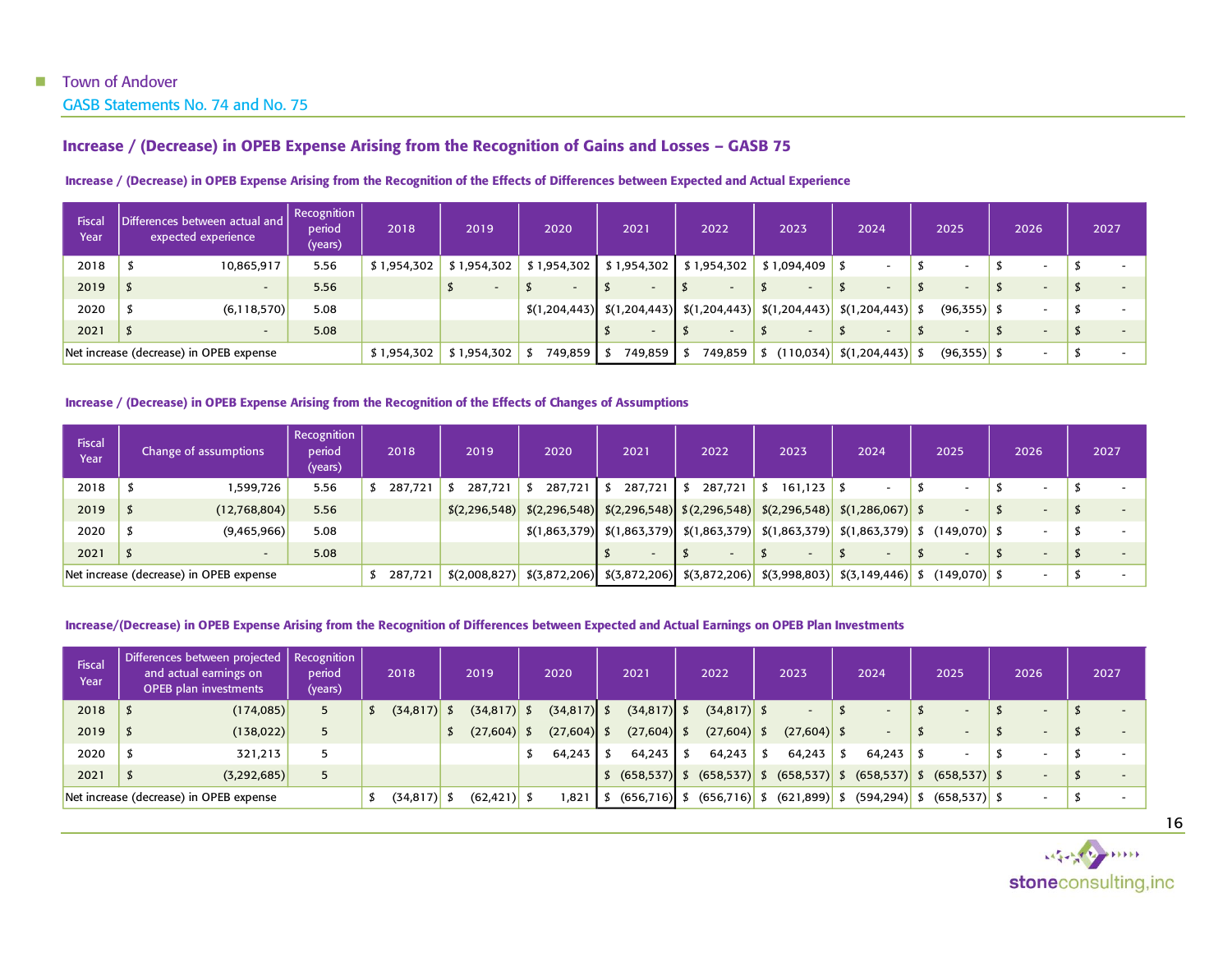### <span id="page-19-0"></span>Deferred Outflows and Deferred Inflows of Resources Arising from Gains and Losses

#### Deferred Outflows and Deferred Inflows of Resources Arising from Differences between Expected and Actual Experience

|                |                                 | <b>BALANCES AT</b><br><b>JUNE 30, 2021</b> |                                                                                          |                                                         |                                                 |             |  |
|----------------|---------------------------------|--------------------------------------------|------------------------------------------------------------------------------------------|---------------------------------------------------------|-------------------------------------------------|-------------|--|
| Fiscal<br>Year | <b>Experience Losses</b><br>(a) | <b>Experience Gains</b><br>(b)             | <b>Amounts Recognized in OPEB</b><br>Expense through June 30, 2021<br>$\left( 0 \right)$ | <b>Deferred Outflows</b><br>of Resources<br>$(a) - (c)$ | Deferred Inflows<br>of Resources<br>$(b) - (c)$ |             |  |
| 2018           | \$<br>10,865,917                | \$                                         | \$<br>7,817,206                                                                          | \$<br>3,048,710                                         | \$                                              |             |  |
| 2019           | \$<br>$\overline{\phantom{a}}$  | \$                                         | \$<br>٠                                                                                  | \$<br>$\overline{\phantom{a}}$                          | \$                                              |             |  |
| 2020           | \$<br>$\overline{\phantom{a}}$  | \$<br>$(6, 118, 570)$ \$                   | $(2,408,886)$ \$                                                                         | $\overline{\phantom{a}}$                                | \$                                              | (3,709,684) |  |
| 2021           | \$<br>$\overline{\phantom{a}}$  | \$                                         | \$<br>$\overline{\phantom{a}}$                                                           | $\overline{\phantom{a}}$                                | \$                                              |             |  |
| <b>TOTAL</b>   |                                 |                                            |                                                                                          | \$<br>3,048,710                                         | \$                                              | (3,709,684) |  |

Deferred Outflows and Deferred Inflows of Resources Arising from Changes of Assumptions

|                |                            |                                                        |    |                                                       |    | <b>BALANCES AT</b><br><b>JUNE 30, 2021</b>                         |    |                                                         |    |                                                 |
|----------------|----------------------------|--------------------------------------------------------|----|-------------------------------------------------------|----|--------------------------------------------------------------------|----|---------------------------------------------------------|----|-------------------------------------------------|
| Fiscal<br>Year |                            | Increases in the<br><b>Total OPEB Liability</b><br>(a) |    | Decreases in the<br><b>Total OPEB Lability</b><br>(b) |    | Amounts Recognized in OPEB<br>Expense through June 30, 2021<br>(c) |    | <b>Deferred Outflows</b><br>of Resources<br>$(a) - (c)$ |    | Deferred Inflows<br>of Resources<br>$(b) - (c)$ |
| 2018           | \$                         | 1,599,726                                              | \$ | $\overline{\phantom{m}}$                              | \$ | 1,150,882                                                          | \$ | 448,844                                                 | \$ |                                                 |
| 2019           | \$                         | $\overline{\phantom{0}}$                               | \$ | $(12,768,804)$ \$                                     |    | $(6,889,643)$ \$                                                   |    | $\overline{\phantom{a}}$                                | \$ | (5,879,162)                                     |
| 2020           | $\boldsymbol{\mathcal{L}}$ | $\overline{\phantom{0}}$                               | \$ | $(9,465,966)$ \$                                      |    | $(3,726,758)$ \$                                                   |    | $\overline{\phantom{a}}$                                | \$ | (5,739,208)                                     |
| 2021           | \$                         | $\overline{\phantom{a}}$                               | \$ |                                                       | \$ | $\overline{\phantom{0}}$                                           | \$ | $\overline{\phantom{a}}$                                | \$ |                                                 |
| <b>TOTAL</b>   |                            |                                                        |    |                                                       |    |                                                                    | \$ | 448,844                                                 | \$ | (11,618,370)                                    |

Deferred Outflows and Deferred Inflows of Resources

Arising from Differences between Expected and Actual Earnings on OPEB Plan Investments

|                       |                                                          |                          |                                                          |    |                                                                          | <b>BALANCES AT</b><br><b>JUNE 30, 2021</b> |                                                         |    |                                                 |  |
|-----------------------|----------------------------------------------------------|--------------------------|----------------------------------------------------------|----|--------------------------------------------------------------------------|--------------------------------------------|---------------------------------------------------------|----|-------------------------------------------------|--|
| <b>Fiscal</b><br>Year | <b>Investment Earnings</b><br>Less then Projected<br>(a) |                          | <b>Investment Earnings</b><br>More than Projected<br>(b) |    | Amounts Recognized in OPEB<br>Expense through June 30, 2021<br>$\left( $ |                                            | <b>Deferred Outflows</b><br>of Resources<br>$(a) - (c)$ |    | Deferred Inflows<br>of Resources<br>$(b) - (c)$ |  |
| 2018                  | \$                                                       | $\overline{\phantom{a}}$ | \$<br>$(174,085)$ \$                                     |    | $(139, 268)$ \$                                                          |                                            |                                                         | \$ | (34, 817)                                       |  |
| 2019                  | \$                                                       | $\overline{\phantom{a}}$ | \$<br>$(138,022)$ \$                                     |    | $(82,813)$ \$                                                            |                                            |                                                         | \$ | (55, 209)                                       |  |
| 2020                  | \$                                                       | 321,213                  | \$                                                       | \$ | 128,485                                                                  | \$                                         | 192,728                                                 | \$ |                                                 |  |
| 2021                  | \$                                                       | $\overline{\phantom{a}}$ | \$<br>$(3,292,685)$ \$                                   |    | (658, 537)                                                               | \$                                         |                                                         | \$ | (2,634,148)                                     |  |
| <b>TOTAL</b>          |                                                          |                          |                                                          |    |                                                                          | \$                                         | 192,728                                                 | \$ | (2,724,174)                                     |  |
|                       |                                                          |                          |                                                          |    | <b>NET TOTAL</b>                                                         |                                            |                                                         | \$ | (2,531,446)                                     |  |

Service Marine stoneconsulting, inc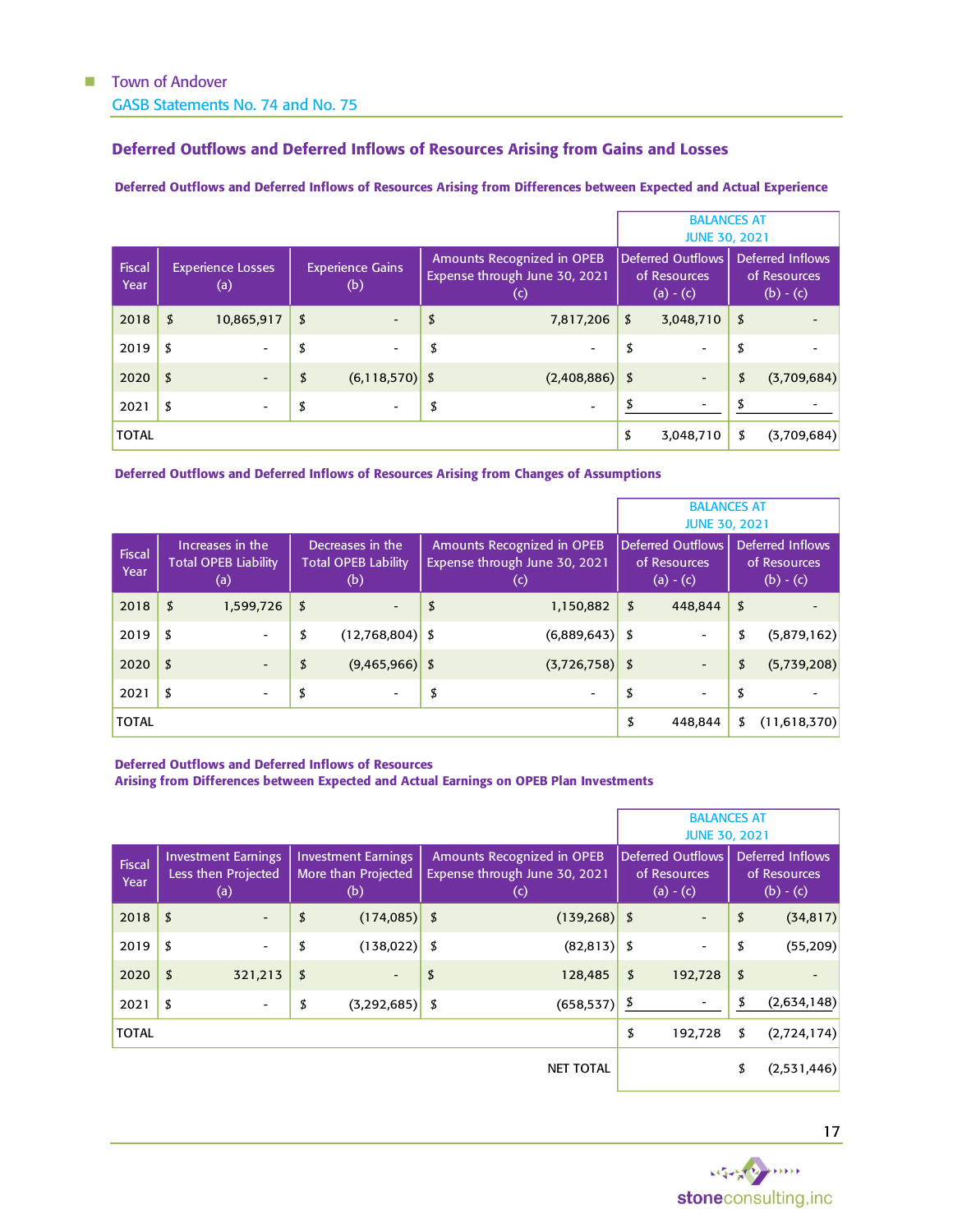GASB Statements No. 74 and No. 75

### <span id="page-20-0"></span>Results by Employer

|                 |            | <b>Contributions</b><br>made |           |             | Proportionate<br><b>Share of OPEB</b> |  |
|-----------------|------------|------------------------------|-----------|-------------|---------------------------------------|--|
| <b>Employer</b> | Proportion |                              | FY 20211  | Expense $2$ |                                       |  |
| Town of Andover | 93.86%     |                              | 6,450,688 | \$          | 6,595,358                             |  |
| <b>Water</b>    | 5.13%      | \$                           | 352,568   | \$          | 196,572                               |  |
| Sewer           | 1.01%      |                              | 69,414    | \$          | 30,830                                |  |
| <b>TOTAL</b>    | 100.00%    | \$                           | 6,872,670 | \$          | 6,822,760                             |  |

|                 |                                      |             | <b>Proportionate share of NOL</b><br>Discount Sensitivity (in 1,000's) |         |                     |         |  |
|-----------------|--------------------------------------|-------------|------------------------------------------------------------------------|---------|---------------------|---------|--|
| Employer        | Proportionate<br><b>Share of NOL</b> |             | 1% Increase<br>(7%)                                                    |         | 1% Decrease<br>(5%) |         |  |
| Town of Andover | \$                                   | 110,348,923 | - S                                                                    | 95,214  | - \$                | 128,925 |  |
| <b>Water</b>    | \$                                   | 6,031,216   | - \$                                                                   | 5,204   | - \$                | 7,047   |  |
| <b>Sewer</b>    | 1,187,432<br>\$                      |             | \$                                                                     | 1,025   | \$                  | 1,387   |  |
| TOTAL           | \$                                   | 117,567,571 | - S                                                                    | 101,443 | \$                  | 137,359 |  |

|                 | Change in NOL due<br>to Change in |                 | Proportionate<br><b>Share of Deferred</b> |           | Proportionate<br>Share of Deferred |                |
|-----------------|-----------------------------------|-----------------|-------------------------------------------|-----------|------------------------------------|----------------|
| <b>Employer</b> | Proportionality                   |                 | Outflows of                               |           | Inflows of                         |                |
| Town of Andover | \$                                | 234,262         | \$                                        | 3,918,787 |                                    | (16, 762, 926) |
| <b>Water</b>    | \$                                | $(199, 123)$ \$ |                                           | 179,425   | \$                                 | (1,427,972)    |
| Sewer           | \$                                | $(35, 139)$ \$  |                                           | 35,325    | \$                                 | (304, 583)     |
| <b>TOTAL</b>    | \$                                | -               |                                           | 4,133,537 | \$                                 | (18, 495, 482) |

<sup>1</sup> Cash contributions made to OPEB trust plus a share of the implicit subsidy. The implicit subsidy is allocated since the Enterprise Funds have made premium payments for active members as an indirect cost.

2 Includes amortization of current and prior changes in proportionality.

<sup>3</sup> Deferred Outflows and Inflows by Employer include deferred recognition of the changes in proportionality. Because of this, the total Deferred Outflows and total Deferred Inflows will not match those shown on page 15. They are only equal in total.

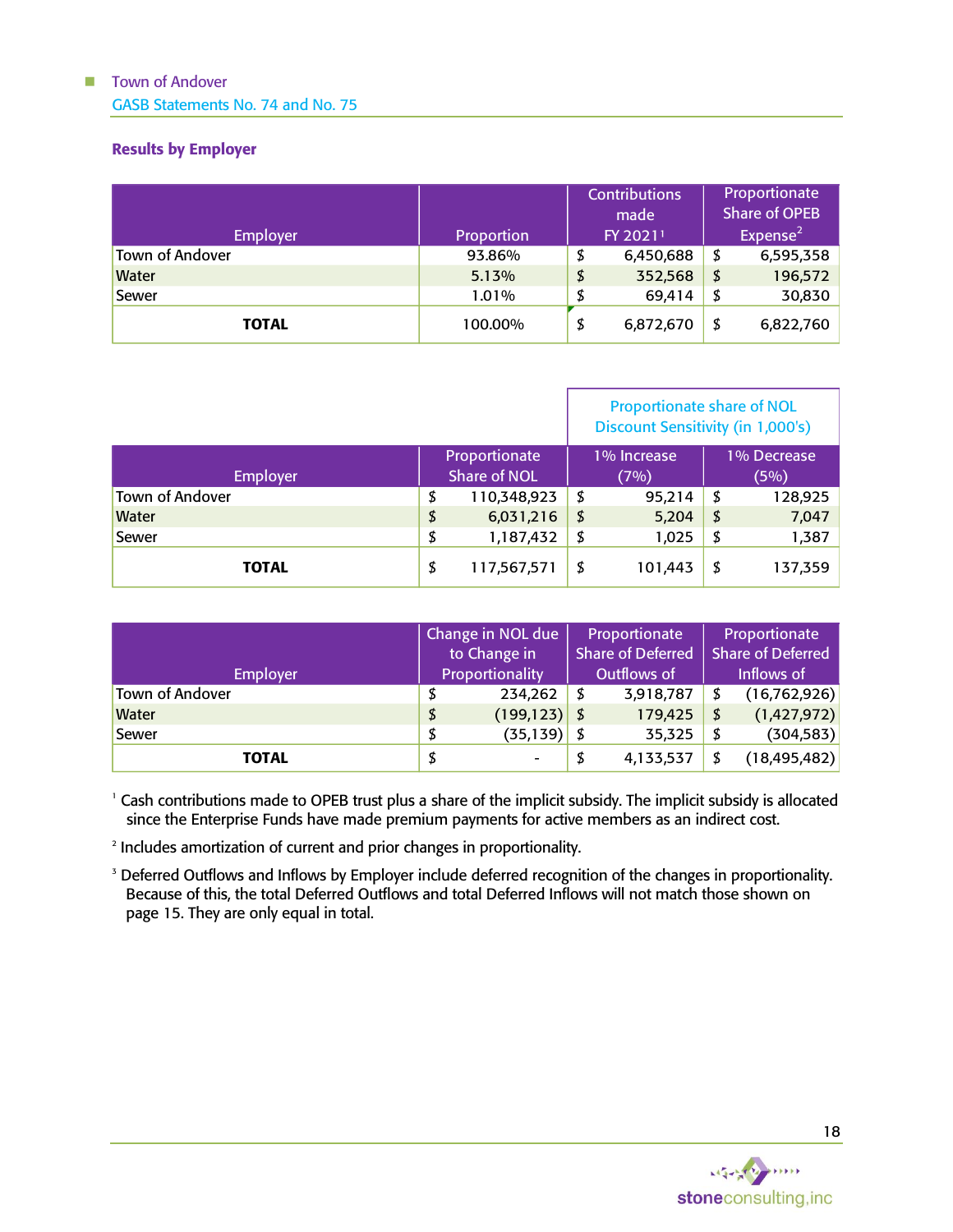<span id="page-21-0"></span>GASB Statements No. 74 and No. 75 SECTION II - ACTUARIAL VALUATION DETAILS

### <span id="page-21-1"></span>Population Data

A. DISTRIBUTION BY AGE: RETIREES, BENEFICIARIES, AND SURVIVORS (Includes retirees with life only)

| Age          | <b>Total</b>   |
|--------------|----------------|
| $0 - 19$     | 0              |
| $20 - 24$    | $\mathbf 0$    |
| $25 - 29$    | 0              |
| 30-34        | $\mathbf{1}$   |
| 35-39        | $\overline{2}$ |
| 40-44        | $\overline{2}$ |
| 45-49        | 6              |
| 50-54        | 11             |
| 55-59        | 19             |
| 60-64        | 93             |
| 65-69        | 245            |
| 70-74        | 291            |
| 75-79        | 183            |
| 80-84        | 121            |
| 85-89        | 75             |
| 90-94        | 30             |
| 95-99        | 4              |
| $100+$       | $\overline{0}$ |
| <b>TOTAL</b> | 1,083          |

Includes retirees who are eligible for medical or with life coverage in addition to terminated vesteds, beneficiaries, and survivors with medical coverage.

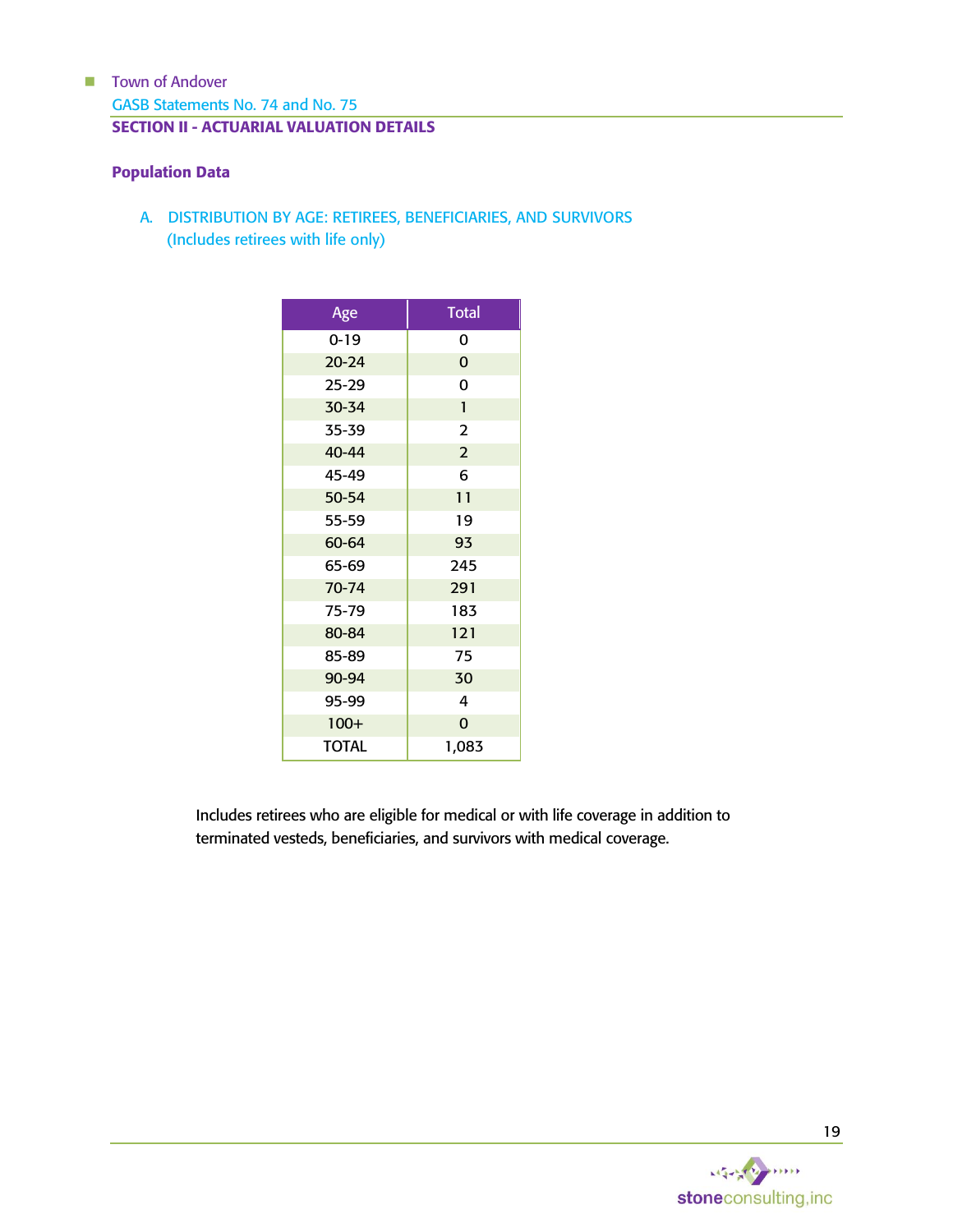### GASB Statements No. 74 and No. 75

### B. ACTIVE PARTICIPANTS

### # OF PARTICIPANTS\* Current Plan Mandatory Medicare Eligible Pre-Mandatory Medicare Eligible Total No Medical/ Unknown | 383 | 384 Indemnity and the contract of the contract of the contract of the contract of the contract of the contract of the contract of the contract of the contract of the contract of the contract of the contract of the contract of Managed Care **872** 20 892 TOTAL 1,255 21 1,276

\* "Pre-Mandatory Medicare eligible" means hired March 31, 1986 or before. "Mandatory Medicare eligible" means hired after March 31, 1986. Employees hired March 31, 1986 or before do not contribute to Medicare.

### C. PLAN DEFINITION TABLE<sup>(1)</sup>

| Name of Plan               | Type of Plan                   | Ind Rate | <b>Retirees</b><br><b>Enrolled</b> | <b>Fam Rate</b> | <b>Retirees</b><br><b>Enrolled</b> | EE Cont % |
|----------------------------|--------------------------------|----------|------------------------------------|-----------------|------------------------------------|-----------|
| <b>Blue Care Elect PPO</b> | <b>Commercial Managed Care</b> | \$889.44 | 20                                 | \$2,383.64      | 0                                  | 50.00%    |
| Network Blue NE            | <b>Commercial Managed Care</b> | \$731.68 | 78                                 | \$1,972.44      | 30                                 | 50.00%    |
| Medex (1/1/19)             | Medicare Indemnity             | \$342.07 | 912                                | <b>NA</b>       | <b>NA</b>                          | 35.00%    |
| Life Insurance             | Life Insurance                 | \$2.32   | 371                                | <b>NA</b>       | <b>NA</b>                          | 50.00%    |

 $(1)$  Rates at 07/01/2019. Only plans with retiree enrollment shown.

Note: Effective 7/1/19 all post-65 retirees not eligible for Medicare were moved to Medicare with a Medex Supplement Plan.

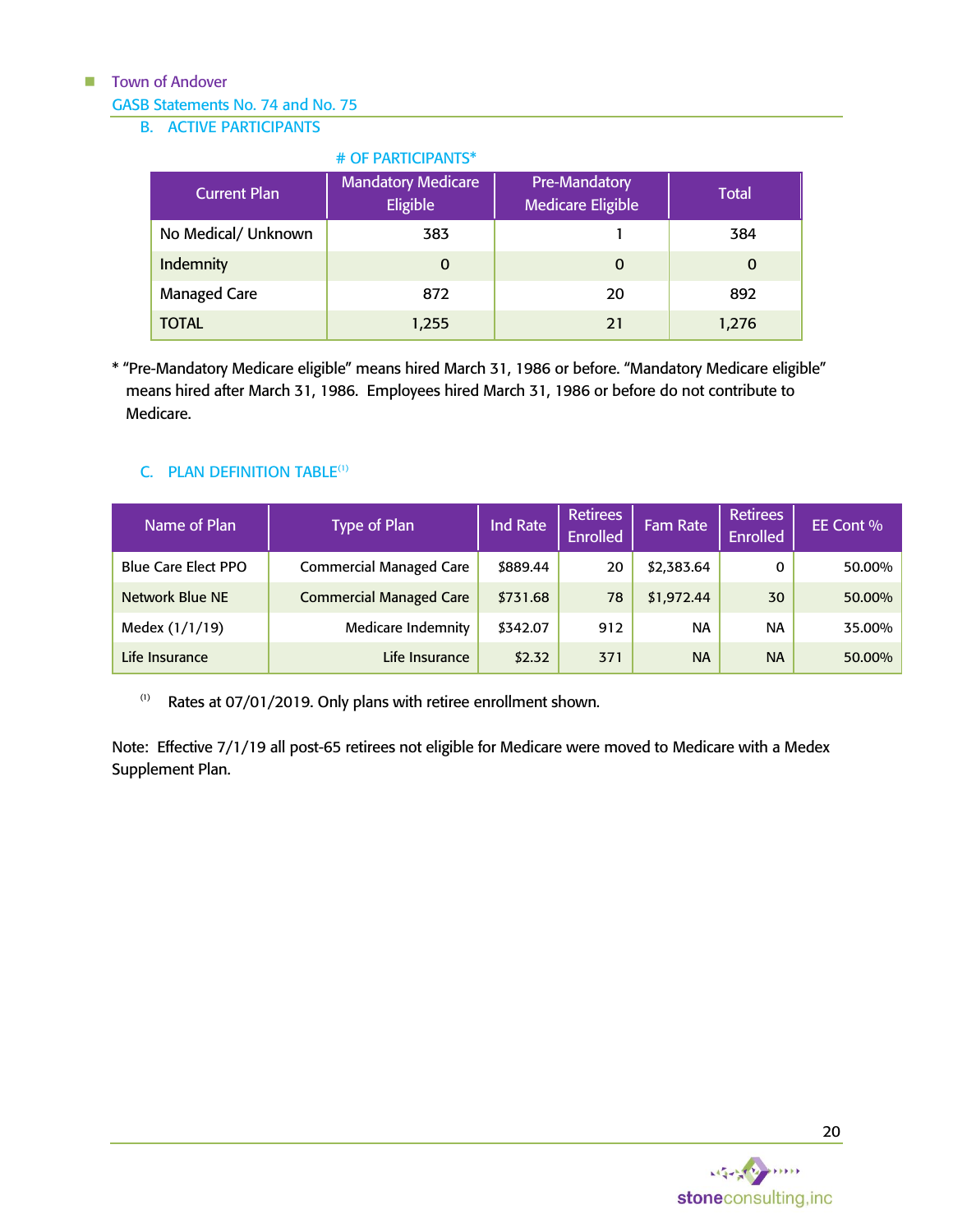#### C. DISTRIBUTION BY AGE AND SERVICE: ACTIVE PARTICIPANTS

| Age Group    | $0 - 4$     | $5-9$          | $10 - 15$      | $15 - 19$               | $20 - 24$        | $25 - 29$      | 30-34        | 35-39          | $40+$        | <b>Total</b>   |
|--------------|-------------|----------------|----------------|-------------------------|------------------|----------------|--------------|----------------|--------------|----------------|
| $0 - 19$     | 0           | $\mathbf 0$    | $\mathbf{0}$   | 0                       | $\mathbf 0$      | 0              | $\mathbf{0}$ | 0              | 0            | $\mathbf 0$    |
| $20 - 24$    | 16          | $\mathbf{0}$   | $\mathbf{0}$   | $\mathbf 0$             | $\mathbf{0}$     | $\mathbf 0$    | $\mathbf{0}$ | $\mathbf 0$    | $\pmb{0}$    | 16             |
| $25 - 29$    | 62          | 4              | $\mathbf 0$    | $\pmb{0}$               | $\mathbf 0$      | 0              | 0            | 0              | $\pmb{0}$    | 66             |
| 30-34        | 53          | 49             | 9              | $\mathbf 0$             | $\mathbf{O}$     | 0              | $\mathbf{0}$ | $\mathbf 0$    | $\mathbf 0$  | 111            |
| 35-39        | 49          | 36             | 39             | 4                       | $\mathbf 0$      | 0              | 0            | 0              | $\pmb{0}$    | 128            |
| 40-44        | 46          | 19             | 45             | 33                      | $\boldsymbol{8}$ | 0              | $\mathbf{0}$ | $\pmb{0}$      | $\mathbf 0$  | 151            |
| 45-49        | 61          | 26             | 23             | 39                      | 38               | 7              | 0            | 0              | 0            | 194            |
| 50-54        | 40          | 36             | 43             | 29                      | 27               | 22             | 10           | $\mathbf 0$    | $\pmb{0}$    | 207            |
| 55-59        | 21          | 38             | 48             | 42                      | 23               | 11             | 28           | $\overline{3}$ | $\pmb{0}$    | 214            |
| 60-64        | 12          | 14             | 28             | 35                      | 25               | 4              | 8            | 6              | $\mathbf 0$  | 132            |
| 65-69        | 1           | $\overline{7}$ | 6              | 9                       | 5                | 5              |              | 0              | 3            | 37             |
| 70-74        | 1           | $\mathbf{1}$   | $\overline{3}$ | $\overline{\mathbf{3}}$ | $\overline{2}$   | $\overline{2}$ | $\mathbf 0$  | $\pmb{0}$      | $\pmb{0}$    | 12             |
| 75-79        | 1           |                |                | 1                       | $\mathbf 0$      | 0              |              | $\mathbf 0$    | $\pmb{0}$    | 5              |
| 80-84        | $\mathbf 0$ | $\mathbf{0}$   | $\mathbf{0}$   | $\mathbf 0$             | $\mathbf{1}$     | 1              | $\mathbf{0}$ | $\pmb{0}$      | $\mathbf{1}$ | $\overline{3}$ |
| 85-89        | $\pmb{0}$   | 0              | $\mathbf 0$    | $\pmb{0}$               | $\mathbf 0$      | 0              | 0            | 0              | $\pmb{0}$    | $\mathbf 0$    |
| 90-94        | $\pmb{0}$   | $\mathbf{0}$   | $\mathbf{0}$   | $\mathbf 0$             | $\mathbf{O}$     | 0              | $\mathbf{0}$ | $\mathbf 0$    | $\pmb{0}$    | $\mathbf 0$    |
| 95-99        | 0           | $\mathbf 0$    | $\mathbf 0$    | $\mathbf 0$             | $\mathbf 0$      | 0              | 0            | 0              | 0            | $\mathbf 0$    |
| $100+$       | $\mathbf 0$ | $\mathbf{0}$   | $\mathbf{0}$   | $\mathbf 0$             | $\mathbf{0}$     | 0              | $\mathbf{0}$ | $\mathbf 0$    | $\mathbf 0$  | $\mathbf{0}$   |
| <b>TOTAL</b> | 363         | 231            | 245            | 195                     | 129              | 52             | 48           | 9              | 4            | 1,276          |

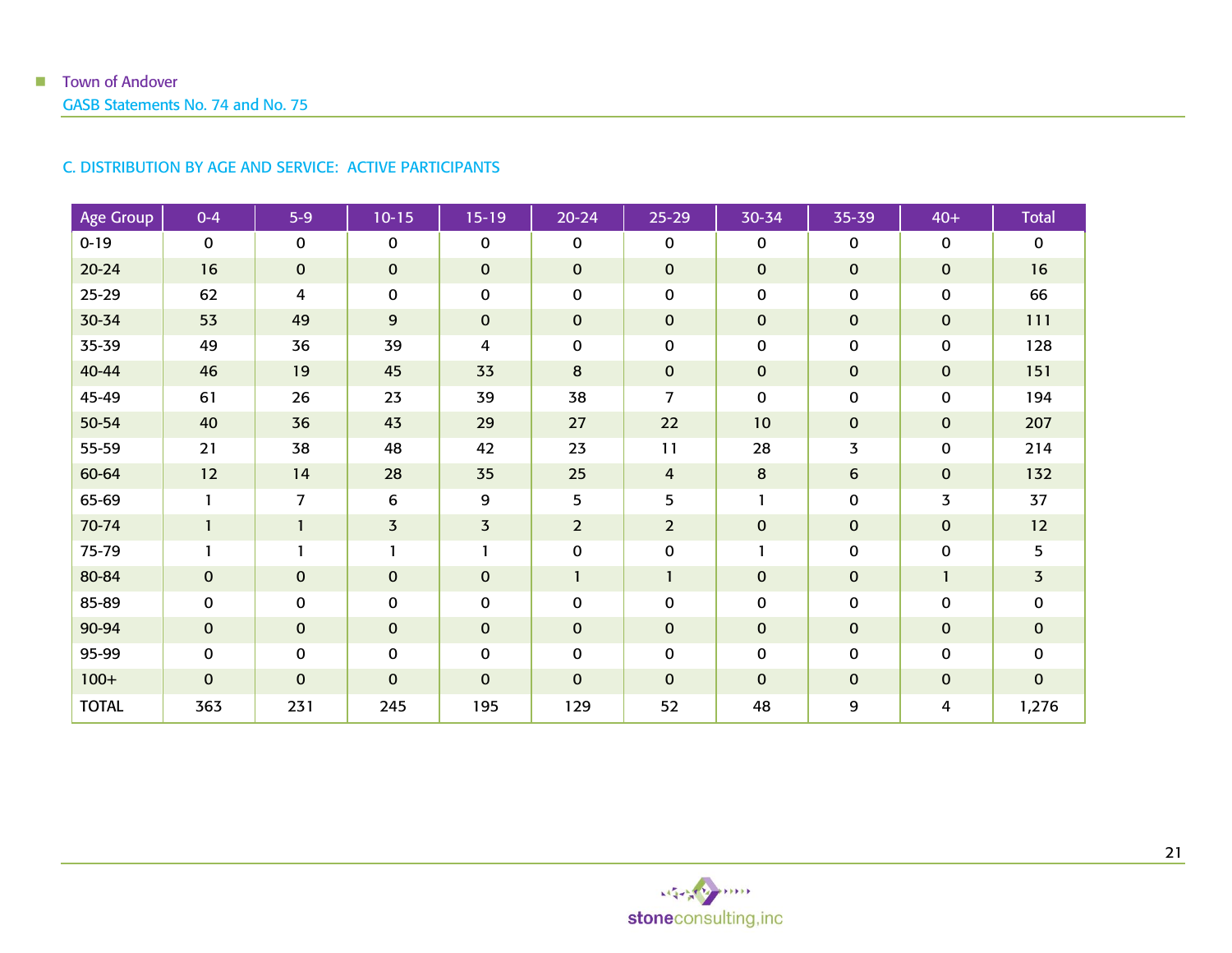#### <span id="page-24-0"></span>SECTION III – APPENDICES

Actuarial methods and assumptions were selected by the Town of Andover, other than those required by statute or by GASB statements, with guidance from Stone Consulting, Inc.

#### <span id="page-24-1"></span>Actuarial Methods

#### Actuarial Cost Method

Costs are attributed between past and future service using the Entry Age Normal cost method. For attribution purposes, benefits are assumed to accrue over all employee service until decrement.

#### Asset Valuation Method

Market value of assets with payables and receivables.

#### <span id="page-24-2"></span>Actuarial Assumptions

# Valuation Date

July 1, 2019

#### Interest Rate / Discount Rate

• 6.00% per year net of investment expenses as of 06/30/2021. In the calculation of the discount rate, the 20-year Municipal General Obligation bonds as shown in the Bond Buyer 20 Bond Index (2.16%) was used. 6.00% per year was also used in the prior GASB74/75 report as of 07/01/2020.

#### Salary Scale

- Groups 1, 2, and 4: 4.25%
- Teachers: 4.00%
- Overall payroll increase rate, including new entrants of 3.00% per year.

#### Inflation

• CPI-U of 2.50% per year.

#### **Mortality**

- Actives: The RP-2014 Mortality Tables adjusted to 2006, sex-distinct, for Employees projected using generational mortality and scale MP-2019.
- Retirees: The RP-2014 Mortality Tables adjusted to 2006, sex-distinct, for Healthy Annuitants projected using generational mortality and scale MP-2019.
- Disabled: The RP-2014 Mortality Tables adjusted to 2006, sex-distinct, for Healthy Annuitants projected using generational mortality and scale MP-2019. Set forward 2 years.

No additional mortality projection is assumed other than as described above.

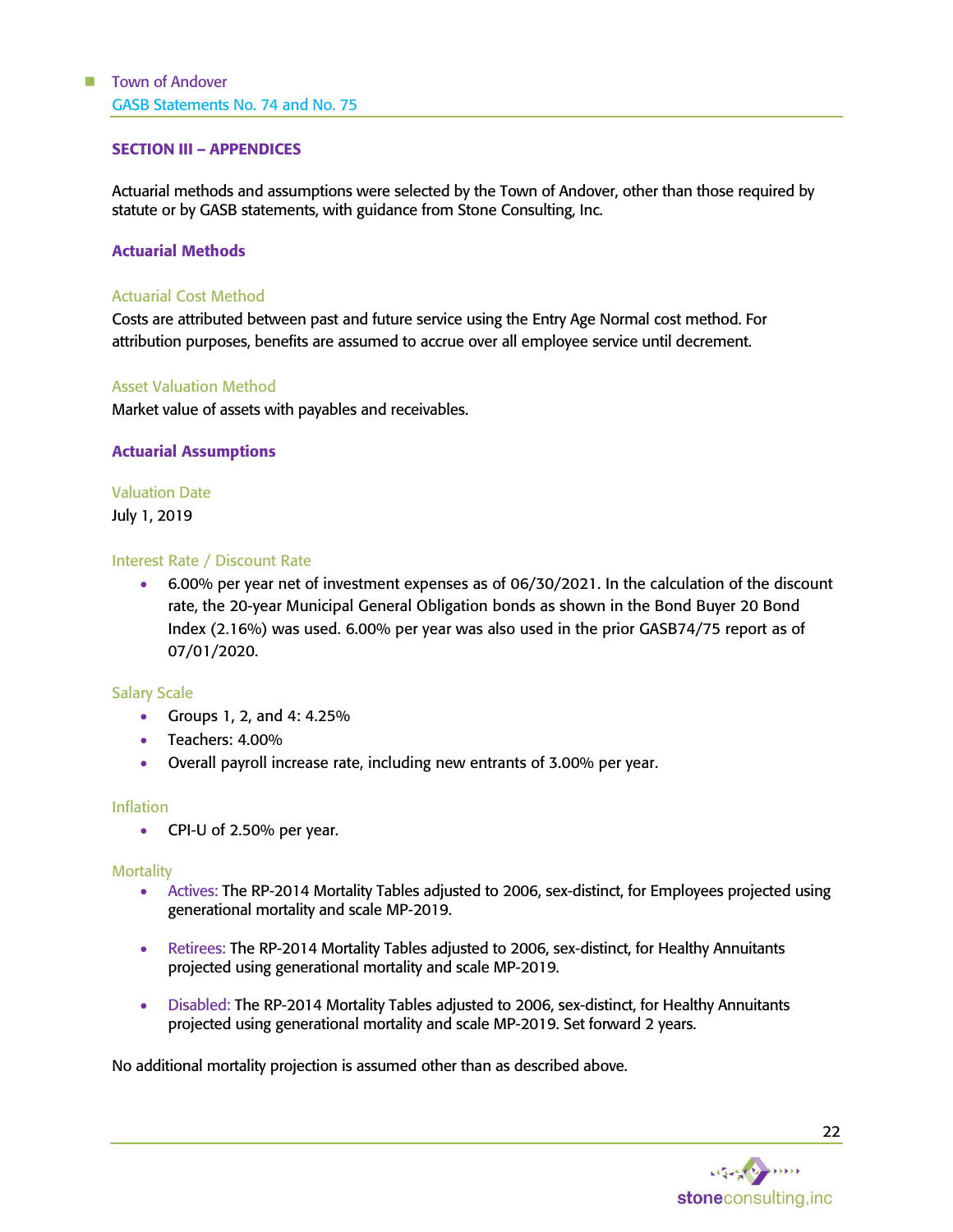### Actuarial Assumptions (Continued)

### Eligibility for Vested Post-Retirement Medical Benefits upon Withdrawal

 years of Service; assumed that individuals who withdraw prior to age 40 will elect a return of pension contributions and therefore be ineligible for retiree medical coverage.

#### Withdrawal Prior to Retirement, Non-Teachers

Based on years of service. Same for both pre- and post-April 1, 2012 (Tier 1 and Tier 2) hires.

| <b>Years of Service</b> | Groups 1,2 | Group 4  |
|-------------------------|------------|----------|
| 0                       | 15.00%     | 1.50%    |
| $\mathbf{1}$            | 12.00%     | 1.50%    |
| $\overline{2}$          | 10.00%     | 1.50%    |
| $\overline{3}$          | 9.00%      | 1.50%    |
| 4                       | 8.00%      | 1.50%    |
| 5                       | 7.60%      | 1.50%    |
| 6                       | 7.50%      | 1.50%    |
| $\overline{I}$          | 6.70%      | 1.50%    |
| 8                       | 6.30%      | 1.50%    |
| 9                       | 5.90%      | 1.50%    |
| 10                      | 5.40%      | 1.50%    |
| 11                      | 5.00%      | 0.00%    |
| 12                      | 4.60%      | 0.00%    |
| 13                      | 4.10%      | 0.00%    |
| 14                      | 3.70%      | 0.00%    |
| 15                      | 3.30%      | $0.00\%$ |
| 16                      | 2.00%      | 0.00%    |
| 17                      | 2.00%      | 0.00%    |
| 18                      | 2.00%      | 0.00%    |
| 19                      | 2.00%      | 0.00%    |
| 20                      | 2.00%      | 0.00%    |
| 21                      | 1.00%      | 0.00%    |
| 22                      | 1.00%      | 0.00%    |
| 23                      | 1.00%      | 0.00%    |
| 24                      | 1.00%      | 0.00%    |
| 25                      | 1.00%      | 0.00%    |
| 26                      | 1.00%      | 0.00%    |
| 27                      | 1.00%      | 0.00%    |
| 28                      | 1.00%      | 0.00%    |
| 29                      | 1.00%      | 0.00%    |
| $30+$                   | 0.00%      | 0.00%    |

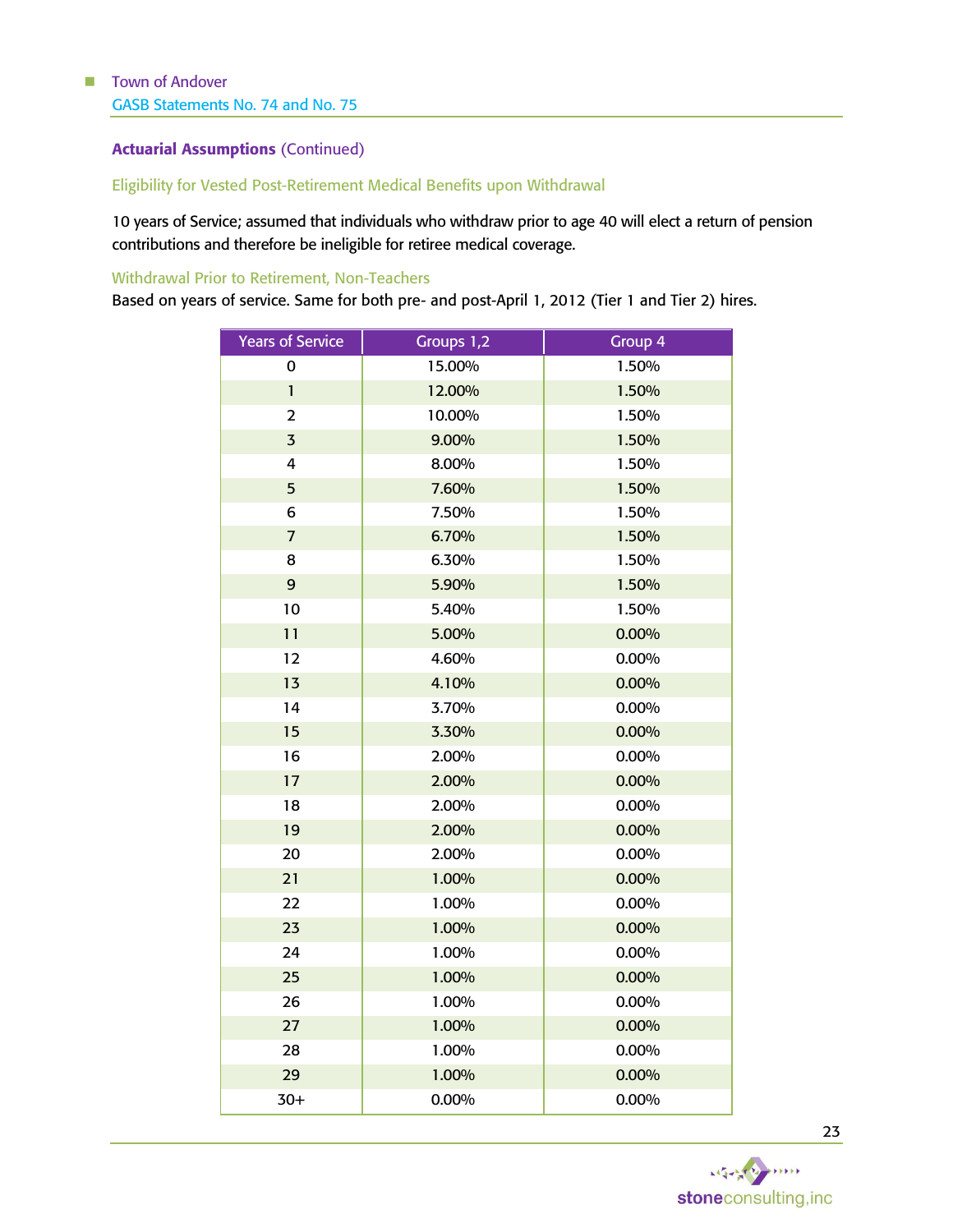### Actuarial Assumptions (Continued)

Withdrawal Prior to Retirement, Teachers

#### Same for both pre and post-April 1, 2012 hires.

|                        | <b>Service</b> |             |       |                 |  |  |  |
|------------------------|----------------|-------------|-------|-----------------|--|--|--|
|                        | Age            | $\mathbf 0$ | 5     | 10 <sub>o</sub> |  |  |  |
| <b>Male Teachers</b>   | 25             | 13.00%      | 5.50% | 1.50%           |  |  |  |
|                        | 35             | 13.30       | 5.30  | 1.50            |  |  |  |
|                        | 45             | 14.00       | 7.00  | 2.20            |  |  |  |
|                        | 55             | 24.60       | 6.50  | 2.50            |  |  |  |
|                        |                |             |       |                 |  |  |  |
| <b>Female Teachers</b> | 25             | 10.00%      | 7.00% | 5.00%           |  |  |  |
|                        | 35             | 11.00       | 7.00  | 3.00            |  |  |  |
|                        | 45             | 9.80        | 4.00  | 2.10            |  |  |  |
|                        | 55             | 13.80       | 6.00  | 2.00            |  |  |  |

#### Disability Prior to Retirement

The rates shown at the following sample ages illustrate the assumption regarding the incidence of disability. Disability is assumed to be 55% ordinary and 45% accidental for Groups 1 and 2, 10% ordinary and 90% accidental for Group 4, and 55% ordinary and 45% accidental for Teachers.

| <b>Rate of Disability</b> |                |         |                 |  |  |  |  |  |
|---------------------------|----------------|---------|-----------------|--|--|--|--|--|
| Age                       | Groups 1 and 2 | Group 4 | <b>Teachers</b> |  |  |  |  |  |
| 20                        | 0.01%          | 0.10%   | 0.004%          |  |  |  |  |  |
| 25                        | 0.02%          | 0.20%   | 0.005%          |  |  |  |  |  |
| 30                        | 0.03%          | 0.30%   | 0.006%          |  |  |  |  |  |
| 35                        | 0.06%          | 0.30%   | 0.006%          |  |  |  |  |  |
| 40                        | 0.10%          | 0.30%   | 0.010%          |  |  |  |  |  |
| 45                        | 0.15%          | 1.00%   | 0.030%          |  |  |  |  |  |
| 50                        | 0.19%          | 1.25%   | 0.050%          |  |  |  |  |  |
| 55                        | 0.24%          | 1.20%   | 0.080%          |  |  |  |  |  |
| 60                        | 0.28%          | 0.85%   | 0.100%          |  |  |  |  |  |

Medicare Eligibility

- Employees: 100% if hired March 31, 1986 or after; 85% if hired pre-March 31, 1986.
- Spouses: 100%

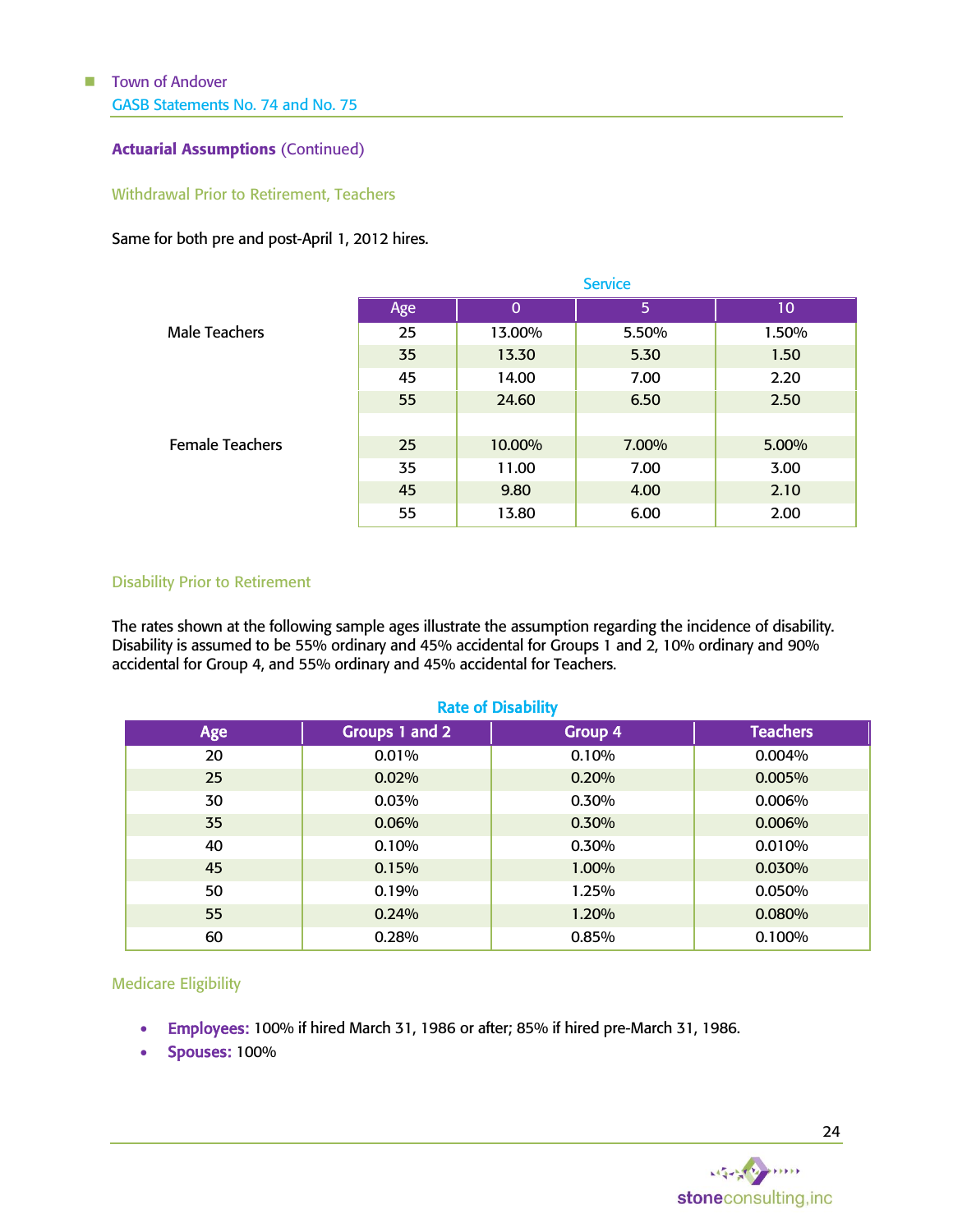### Actuarial Assumptions (Continued)

### Rates of Retirement, Non-Teachers

### Based on gender, group, and hire date.

|     |                               | Hired Pre-April 2, 2012  |           | Hired Post-April 1, 2012      |                              |                              |  |
|-----|-------------------------------|--------------------------|-----------|-------------------------------|------------------------------|------------------------------|--|
| Age | Groups 1 and 2<br><b>Male</b> | Groups 1 and 2<br>Female | Group 4   | Groups 1 and 2<br><b>Male</b> | Groups 1 and 2<br>Female     | Group <sub>4</sub>           |  |
| 50  | 1.00%                         | 1.50%                    | 2.00%     |                               |                              | $\qquad \qquad \blacksquare$ |  |
| 51  | 1.00%                         | 1.50%                    | 2.00%     |                               | -                            | $\overline{\phantom{0}}$     |  |
| 52  | 1.00%                         | 2.00%                    | 2.00%     | $\overline{\phantom{a}}$      | $\overline{\phantom{0}}$     | ۰                            |  |
| 53  | 1.00%                         | 2.50%                    | 5.00%     | $\overline{\phantom{a}}$      | -                            | $\overline{\phantom{a}}$     |  |
| 54  | 2.00%                         | 2.50%                    | 7.50%     | $\overline{\phantom{a}}$      | $\qquad \qquad \blacksquare$ | ۰                            |  |
| 55  | 2.00%                         | 5.50%                    | 15.00%    | -                             | -                            | 10.00%                       |  |
| 56  | 2.50%                         | 6.50%                    | 10.00%    | $\overline{\phantom{a}}$      | $\qquad \qquad \blacksquare$ | 7.00%                        |  |
| 57  | 2.50%                         | 6.50%                    | 10.00%    |                               | -                            | 20.00%                       |  |
| 58  | 5.00%                         | 6.50%                    | 10.00%    |                               | $\overline{\phantom{0}}$     | 10.00%                       |  |
| 59  | 6.50%                         | 6.50%                    | 15.00%    |                               | $\qquad \qquad \blacksquare$ | 15.00%                       |  |
| 60  | 12.00%                        | 5.00%                    | 20.00%    | 25.00%                        | 30.00%                       | 20.00%                       |  |
| 61  | 20.00%                        | 13.00%                   | 20.00%    | 20.00%                        | 13.00%                       | 20.00%                       |  |
| 62  | 30.00%                        | 15.00%                   | 25.00%    | 30.00%                        | 15.00%                       | 25.00%                       |  |
| 63  | 25.00%                        | 12.50%                   | 25.00%    | 25.00%                        | 12.50%                       | 25.00%                       |  |
| 64  | 22.00%                        | 18.00%                   | 30.00%    | 22.00%                        | 18.00%                       | 30.00%                       |  |
| 65  | 40.00%                        | 15.00%                   | 100.00%   | 40.00%                        | 15.00%                       | 100.00%                      |  |
| 66  | 25.00%                        | 20.00%                   | <b>NA</b> | 25.00%                        | 20.00%                       | <b>NA</b>                    |  |
| 67  | 25.00%                        | 20.00%                   | <b>NA</b> | 25.00%                        | 20.00%                       | <b>NA</b>                    |  |
| 68  | 30.00%                        | 25.00%                   | <b>NA</b> | 30.00%                        | 25.00%                       | <b>NA</b>                    |  |
| 69  | 30.00%                        | 20.00%                   | <b>NA</b> | 30.00%                        | 20.00%                       | <b>NA</b>                    |  |
| 70  | 100.00%                       | 100.00%                  | <b>NA</b> | 100.00%                       | 100.00%                      | <b>NA</b>                    |  |

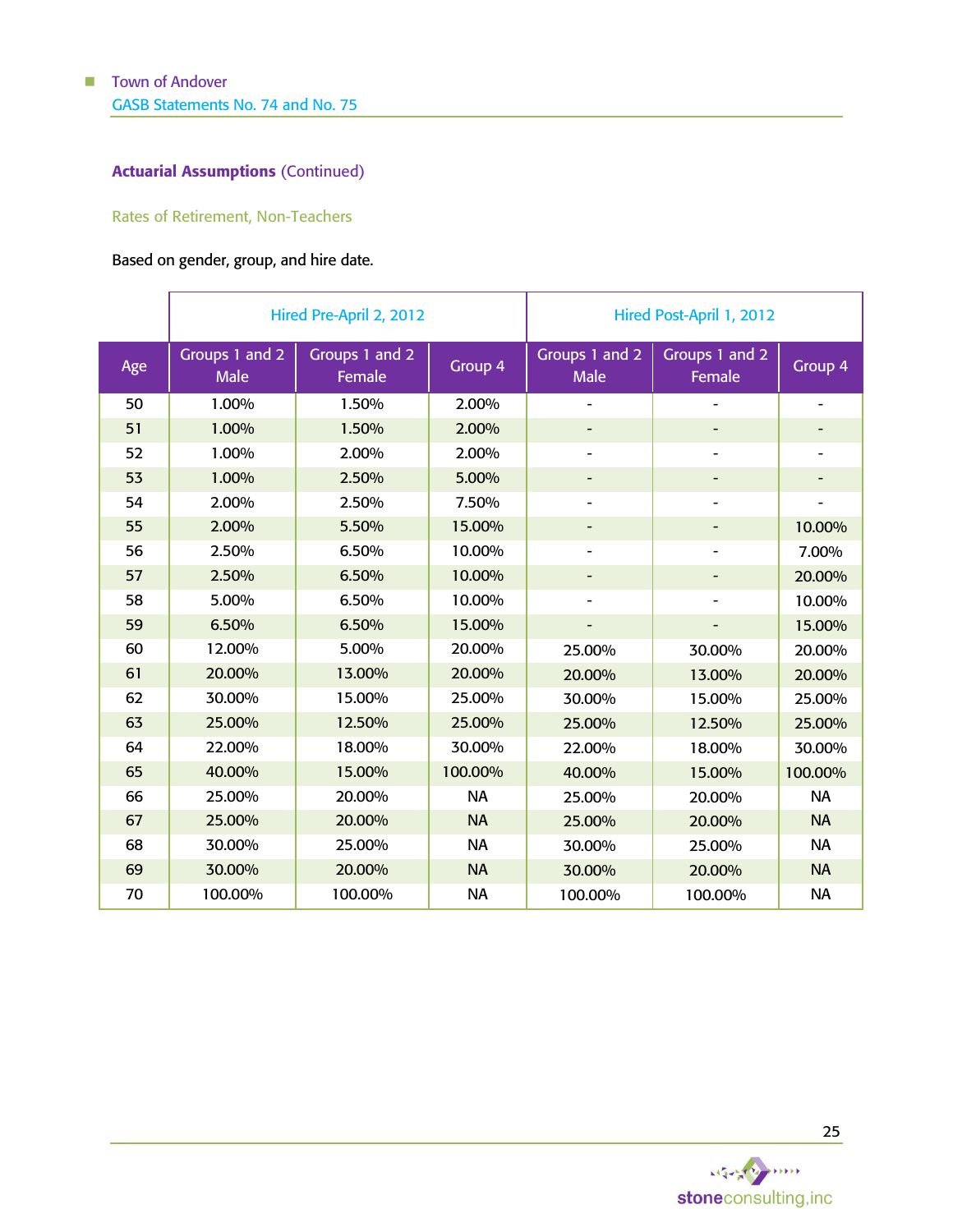### Actuarial Assumptions (Continued)

### Rates of Retirement, Teachers

# Based on gender, years of service, and hire date.

|     | Hired Pre-April 2, 2102        |                |                          |                |                        | Hired Post-April 1, 2012 |                         |     |                          |     |                        |     |
|-----|--------------------------------|----------------|--------------------------|----------------|------------------------|--------------------------|-------------------------|-----|--------------------------|-----|------------------------|-----|
|     | $<$ 20 years<br><b>Service</b> |                | $20-29$ years<br>service |                | $>29$ years<br>service |                          | $<$ 20 years<br>service |     | $20-29$ years<br>service |     | $>29$ years<br>service |     |
| Age | M                              | F              | M                        | F              | M                      | F                        | M                       | F   | M                        | F   | M                      | F   |
| 50  | N/A                            | N/A            | 1%                       | 1%             | 2%                     | 1.5%                     | N/A                     | N/A | N/A                      | N/A | N/A                    | N/A |
| 51  | N/A                            | N/A            | $\mathbf{1}$             | $\mathbf{1}$   | $\overline{2}$         | 1.5                      | N/A                     | N/A | N/A                      | N/A | N/A                    | N/A |
| 52  | N/A                            | N/A            | $\mathbf{1}$             | 1              | 2                      | 1.5                      | N/A                     | N/A | N/A                      | N/A | N/A                    | N/A |
| 53  | N/A                            | N/A            | 1.5                      | 1              | $\overline{2}$         | 1.5                      | N/A                     | N/A | N/A                      | N/A | N/A                    | N/A |
| 54  | N/A                            | N/A            | 2.5                      | 1              | $\overline{2}$         | 2                        | N/A                     | N/A | N/A                      | N/A | N/A                    | N/A |
| 55  | 5%                             | 3%             | $\overline{3}$           | $\overline{3}$ | $6\phantom{1}6$        | 5                        | N/A                     | N/A | N/A                      | N/A | N/A                    | N/A |
| 56  | 5                              | 3              | 6                        | 3              | 20                     | 15                       | N/A                     | N/A | N/A                      | N/A | N/A                    | N/A |
| 57  | 5                              | $\overline{4}$ | 10                       | 8              | 40                     | 35                       | N/A                     | N/A | N/A                      | N/A | N/A                    | N/A |
| 58  | 5                              | 8              | 15                       | 10             | 50                     | 35                       | N/A                     | N/A | N/A                      | N/A | N/A                    | N/A |
| 59  | 10                             | 8              | 20                       | 15             | 50                     | 35                       | N/A                     | N/A | N/A                      | N/A | N/A                    | N/A |
| 60  | 10                             | 10             | 25                       | 20             | 40                     | 35                       | 10%                     | 10% | 25%                      | 20% | 40%                    | 35% |
| 61  | 20                             | 12             | 30                       | 25             | 40                     | 35                       | 20                      | 12  | 30                       | 25  | 40                     | 35  |
| 62  | 20                             | 12             | 35                       | 30             | 35                     | 35                       | 20                      | 12  | 35                       | 30  | 35                     | 35  |
| 63  | 25                             | 15             | 40                       | 30             | 35                     | 35                       | 25                      | 15  | 40                       | 30  | 35                     | 35  |
| 64  | 25                             | 20             | 40                       | 30             | 35                     | 35                       | 25                      | 20  | 40                       | 30  | 35                     | 35  |
| 65  | 25                             | 25             | 40                       | 40             | 35                     | 35                       | 25                      | 25  | 40                       | 40  | 35                     | 35  |
| 66  | 30                             | 25             | 30                       | 30             | 40                     | 35                       | 30                      | 25  | 30                       | 30  | 40                     | 35  |
| 67  | 30                             | 30             | 30                       | 30             | 40                     | 30                       | 30                      | 30  | 30                       | 30  | 40                     | 30  |
| 68  | 30                             | 30             | 30                       | 30             | 40                     | 30                       | 30                      | 30  | 30                       | 30  | 40                     | 30  |
| 69  | 30                             | 30             | 30                       | 30             | 40                     | 30                       | 30                      | 30  | 30                       | 30  | 40                     | 30  |
| 70  | 100                            | 100            | 100                      | 100            | 100                    | 100                      | 100                     | 100 | 100                      | 100 | 100                    | 100 |

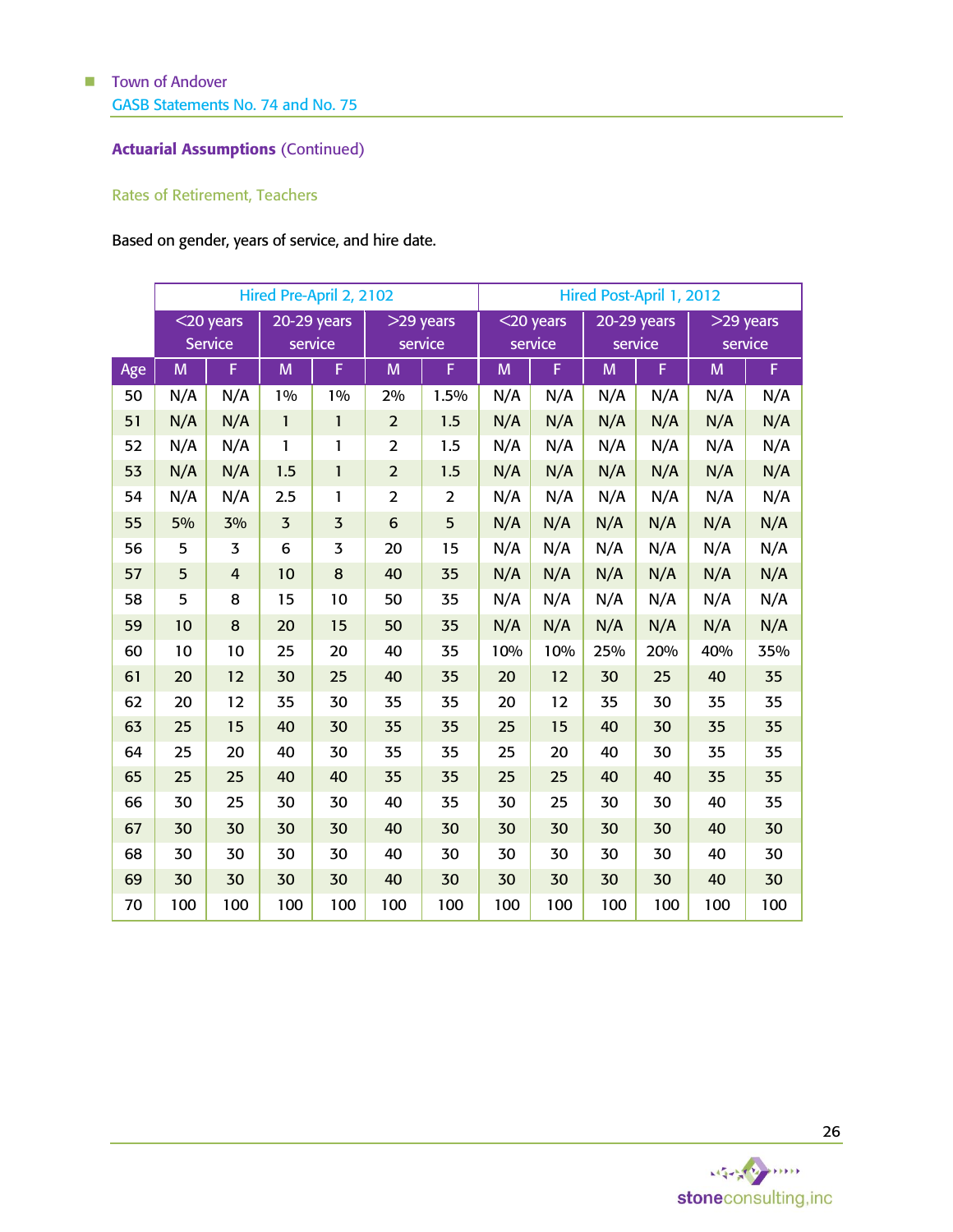Actuarial Assumptions (Continued)

### Plan Enrollment Rates

These are the rates which retirees select medical plans, given that they enroll in a medical plan. The selection patterns follow the table below.

| <b>Status</b> | Age      | <b>Pre-65 Retirement</b>             | 65+ Retirement                                                                        |  |  |
|---------------|----------|--------------------------------------|---------------------------------------------------------------------------------------|--|--|
| Active        | Under 65 | <b>Commercial Managed Care: 100%</b> | Medicare Managed Care: 0%<br>Medicare Indemnity: >99%                                 |  |  |
|               |          | Commercial Indemnity: 0%             | Commercial Managed Care: <1%                                                          |  |  |
| <b>Active</b> | $65+$    |                                      | Medicare Managed Care: 0%                                                             |  |  |
|               |          | <b>NA</b>                            | Medicare Indemnity: >99%                                                              |  |  |
|               |          |                                      | <b>Commercial Managed Care: &lt;1%</b>                                                |  |  |
| Retired       | Under 65 |                                      | Medicare Managed Care: 0%<br>Medicare Indemnity: >99%<br>Commercial Managed Care: <1% |  |  |
|               |          |                                      |                                                                                       |  |  |
|               |          | <b>Current Plan</b>                  |                                                                                       |  |  |
|               |          |                                      | Or                                                                                    |  |  |
|               |          |                                      | Actual Plan if already in Medicare                                                    |  |  |
| Retired       | $65+$    | <b>NA</b>                            | <b>Current Plan</b>                                                                   |  |  |

### Participant Behavior at Key Ages

### Sample Claim Costs

Age-graded claim rates are derived using valuation demographics and aging curves from Health Care Costs – From Birth to Death, published by the Society of Actuaries in June, 2013.

|     | Commercial          | <b>Commercial</b>      | Commercial        | Commercial             |                 |                  |
|-----|---------------------|------------------------|-------------------|------------------------|-----------------|------------------|
|     | <b>Managed Care</b> | <b>Managed Care</b>    | <b>Indemnity</b>  | <b>Indemnity</b>       | <b>Medicare</b> | <b>Medicare</b>  |
| Age | <b>Individual</b>   | Blended <sup>(1)</sup> | <b>Individual</b> | Blended <sup>(1)</sup> | Managed Care    | <b>Indemnity</b> |
| 55  | \$9,393.64          | \$14,372.30            | <b>NA</b>         | <b>NA</b>              | <b>NA</b>       | \$3,537.90       |
| 60  | \$11,536.93         | \$17,663.40            | <b>NA</b>         | <b>NA</b>              | <b>NA</b>       | \$3,537.90       |
| 65  | \$14,463.50         | \$20,872.38            | <b>NA</b>         | NA                     | NA              | \$3,537.90       |
| 70  | \$17,463.55         | \$25,201.80            | <b>NA</b>         | <b>NA</b>              | <b>NA</b>       | \$3,912.54       |
| 75  | \$20,878.46         | \$30,130.19            | <b>NA</b>         | <b>NA</b>              | <b>NA</b>       | \$4,225.75       |
| 80  | \$24,854.11         | \$35,867.50            | <b>NA</b>         | <b>NA</b>              | <b>NA</b>       | \$4,451.81       |
| 85  | \$24,854.11         | \$35,867.50            | <b>NA</b>         | NA                     | NA              | \$4,567.13       |

(1) Blended rates below 65 are 30% Family and 70% Individual. Blended rates 65 and higher are 25% Family and 75% Individual. Individual rates are used for all participants 81 and higher.

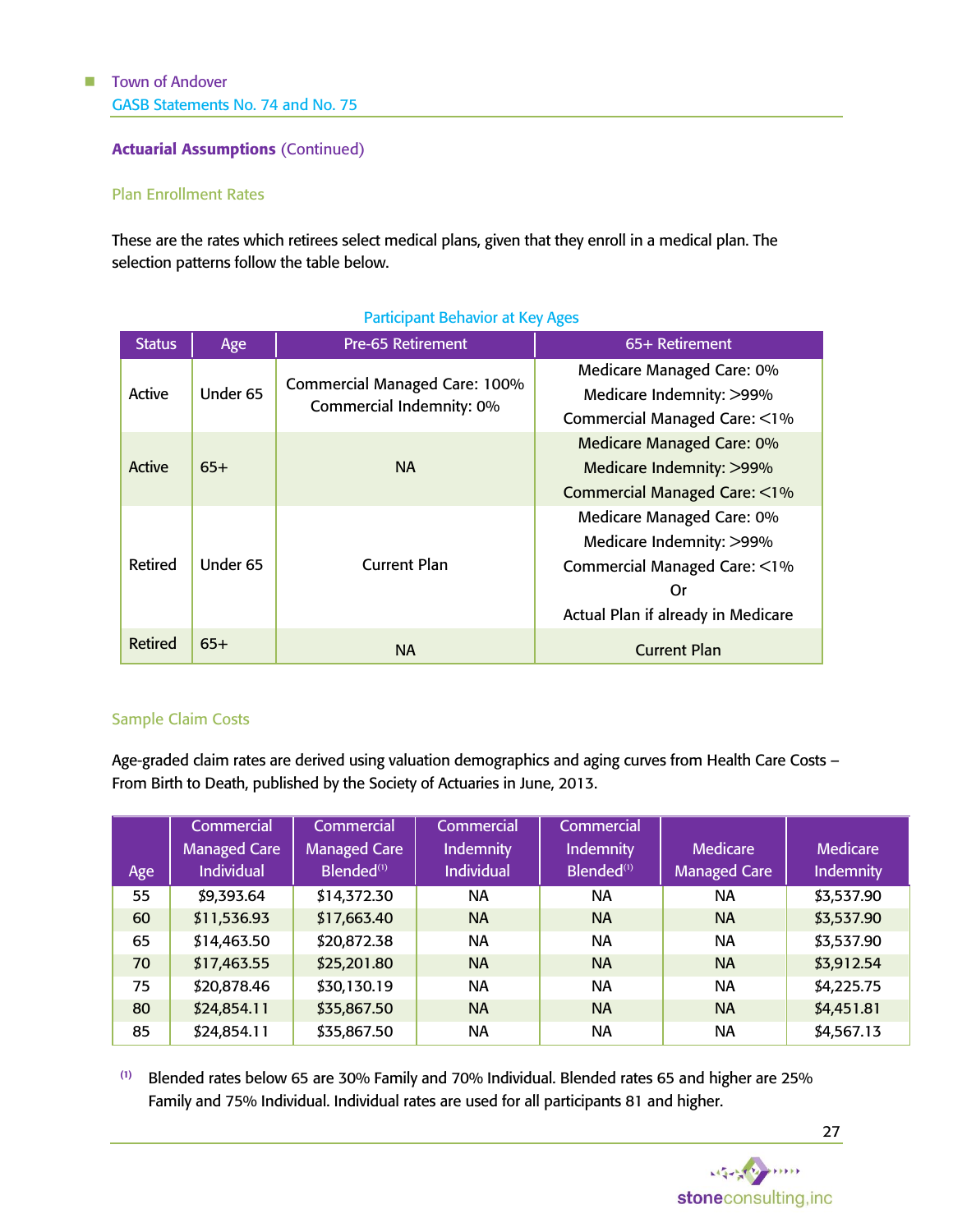### Actuarial Assumptions (Continued)

### <span id="page-30-0"></span>Trend Rates by Plan

|      | Commercial          | Commercial       |                           | <b>Medicare Managed</b> |
|------|---------------------|------------------|---------------------------|-------------------------|
| Year | <b>Managed Care</b> | <b>Indemnity</b> | <b>Medicare Indemnity</b> | Care                    |
| 2019 | 4.70%               | 9.50%            | 4.15%                     | 7.50%                   |
| 2020 | 8.00%               | 9.00%            | 8.00%                     | 7.00%                   |
| 2021 | 7.50%               | 8.50%            | 7.50%                     | 6.50%                   |
| 2022 | 7.00%               | 8.00%            | 7.00%                     | 6.00%                   |
| 2023 | 6.50%               | 7.50%            | 6.50%                     | 5.50%                   |
| 2024 | 6.00%               | 7.00%            | 6.00%                     | 5.00%                   |
| 2025 | 5.50%               | 6.50%            | 6.00%                     | 5.00%                   |
| 2026 | 5.00%               | 6.00%            | 6.00%                     | 5.00%                   |
| 2027 | 5.00%               | 6.00%            | 6.00%                     | 5.00%                   |
| 2028 | 5.00%               | 6.00%            | 6.00%                     | 5.00%                   |
| 2029 | 5.00%               | 6.00%            | 5.75%                     | 5.00%                   |
| 2030 | 5.00%               | 6.00%            | 5.75%                     | 5.00%                   |
| 2031 | 5.00%               | 5.75%            | 5.75%                     | 5.00%                   |
| 2032 | 5.00%               | 5.75%            | 5.50%                     | 5.00%                   |
| 2033 | 5.00%               | 5.75%            | 5.50%                     | 5.00%                   |
| 2034 | 5.00%               | 5.75%            | 5.50%                     | 5.00%                   |
| 2035 | 5.00%               | 5.75%            | 5.25%                     | 5.00%                   |
| 2036 | 5.00%               | 5.50%            | 5.25%                     | 5.00%                   |
| 2037 | 5.00%               | 5.50%            | 5.00%                     | 5.00%                   |
| 2038 | 5.00%               | 5.50%            | 5.00%                     | 5.00%                   |
| 2039 | 5.00%               | 5.50%            | 5.00%                     | 5.00%                   |
| 2040 | 5.00%               | 5.50%            | 5.00%                     | 5.00%                   |
| 2041 | 5.00%               | 5.25%            | 5.00%                     | 5.00%                   |
| 2042 | 5.00%               | 5.25%            | 5.00%                     | 5.00%                   |
| 2043 | 5.00%               | 5.25%            | 5.00%                     | 5.00%                   |
| 2044 | 5.00%               | 5.25%            | 5.00%                     | 5.00%                   |
| 2045 | 5.00%               | 5.25%            | 5.00%                     | 5.00%                   |
| 2046 | 5.00%               | 5.00%            | 5.00%                     | 5.00%                   |

### Expenses

Administrative expenses are included in the per capita medical cost assumption.

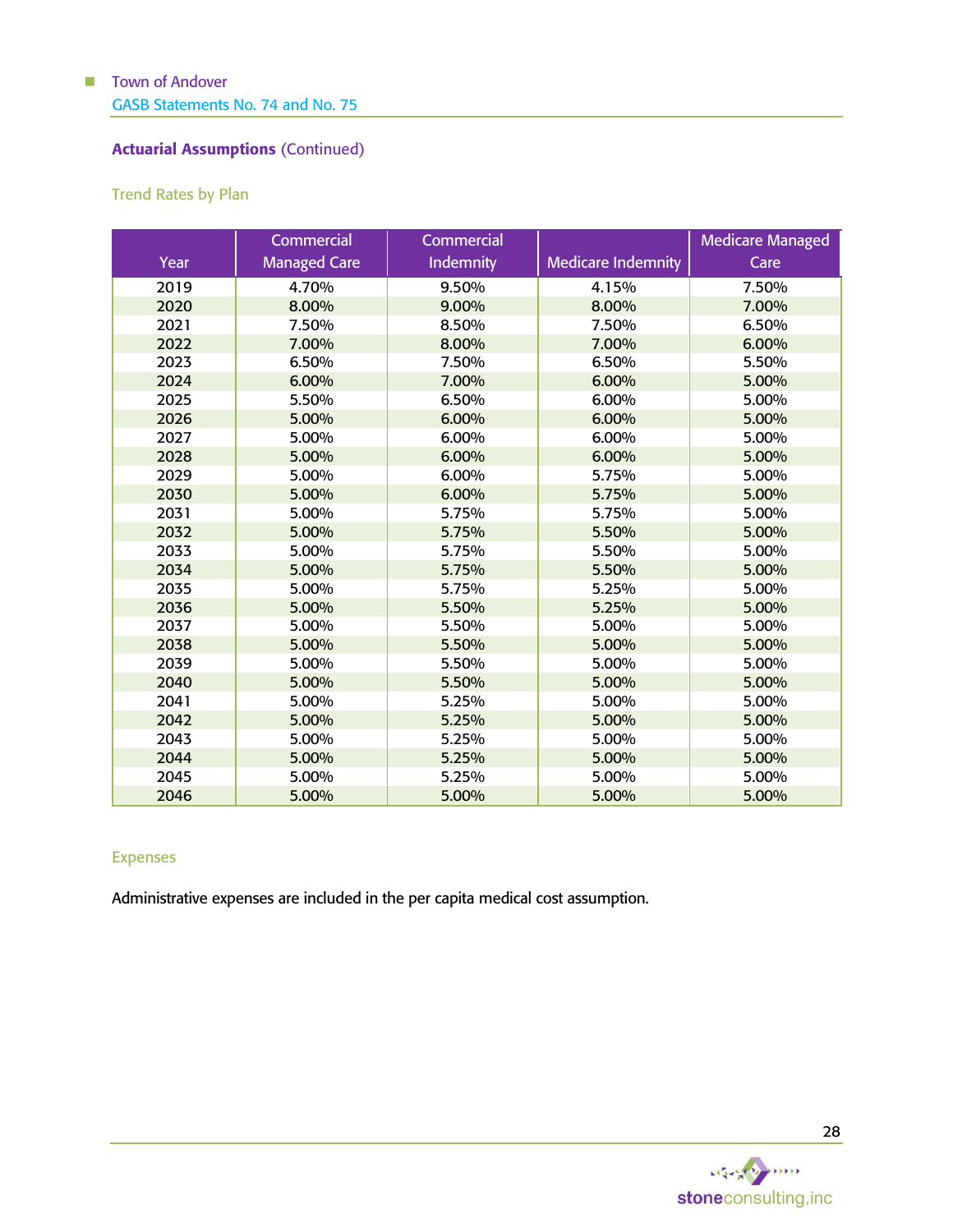### Actuarial Assumptions (Continued)

#### Participation Rates

Current retirees and spouses are assumed to continue the same coverage they have as of the valuation date. No future election of coverage is assumed for those retirees and spouses who currently have not elected coverage.

Medical All Retirees: 80%/Indemnity and 70%/Managed Care of the active Town of Andover employees eligible for post-employment medical benefits are assumed to elect Medical Coverage immediately upon retirement. 30% of pre-65 retirees and 25% of post-65 retirees are assumed to elect family plans.

Life All Retirees: 60% of active Town of Andover employees eligible for post-employment medical benefits are assumed to elect Life Insurance coverage immediately upon retirement.

For all Retirees: For the Town of Andover plans 55% of spouses are assumed to participate.

Participants with no or unknown current coverage (e.g. active employees who do not currently participate in Town of Andover's medical plans) are assumed to elect retiree coverage at the same rates as currently covered active employees. Medicare-eligible retirees currently under age 65 are assumed to elect a Medicare plan option at age 65.

#### PPACA

OPEB liabilities as of June 30, 2021 no longer include an estimate of the impact from the Patient Protection and Affordable Care Act (PPACA), including the so-called "Cadillac Tax" on high-cost health plans, as it has been repealed as of the measurement date. The Cadillac Tax on plans whose richness exceeds set levels was to begin in 2022.

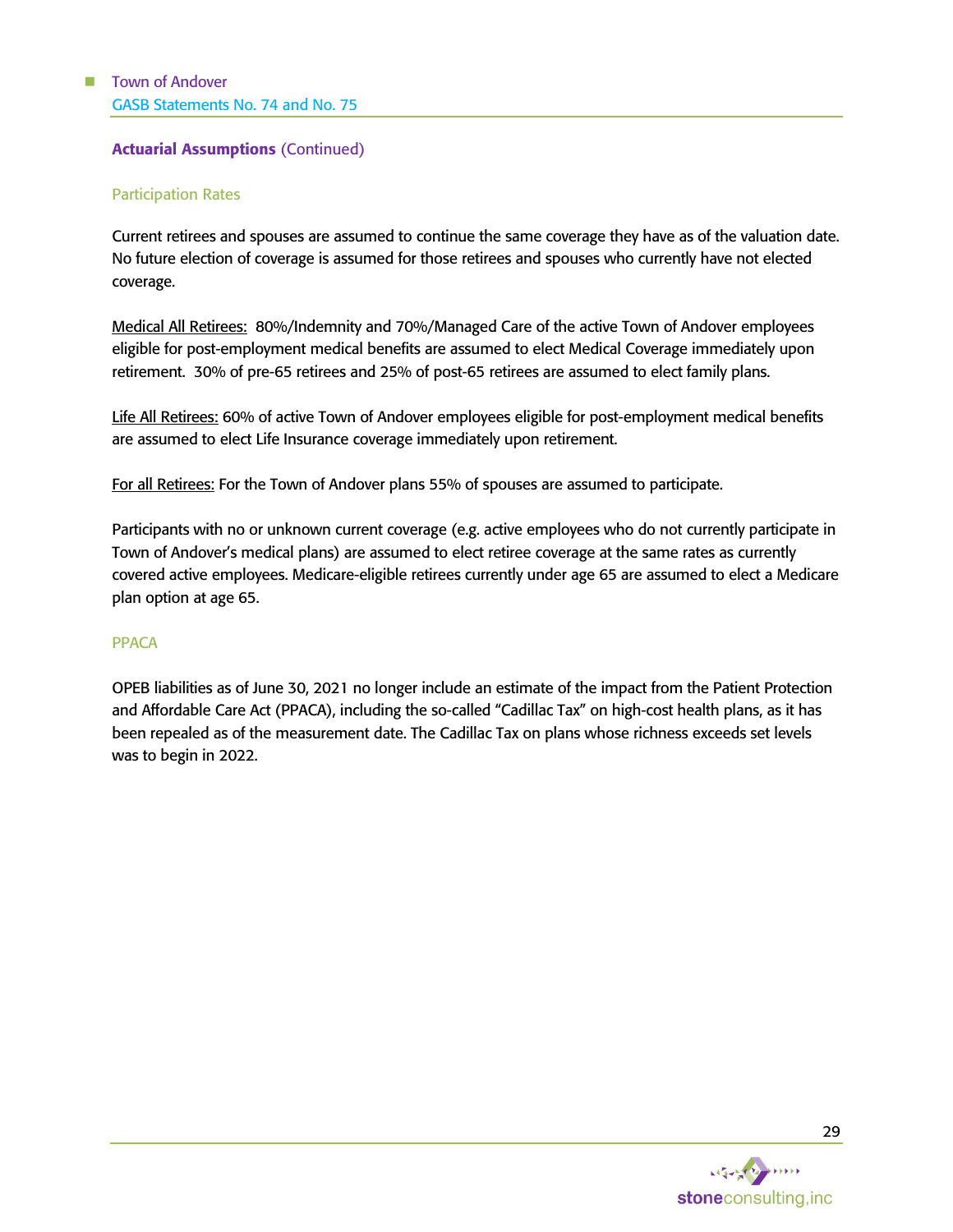#### <span id="page-32-0"></span>Principal Plan Provisions Recognized in Valuation

#### ELIGIBILITY FOR BENEFITS

Current retirees, beneficiaries and spouses of Town of Andover are eligible for medical benefits, as are current employees or spouses who retire with a benefit from the Town of Andover. Survivors of Town of Andover employees and retirees are also eligible for medical benefits. For individuals hired on or after July 1, 2021, employees must work 30 hours per week and be employed in a position with an annual salary of at least \$5,000 to be eligible for OPEB benefits.

#### MEDICAL BENEFITS

Various medical plans offered by Town of Andover to its own employees.

#### LIFE INSURANCE

Town of Andover retirees are eligible for a \$2,000 life insurance benefit offered by Town of Andover. Retirees pay \$1.16 per month, or 50% of the \$2.32 cost.

#### RETIREE CONTRIBUTIONS

Based on data provided by Town of Andover.

#### <span id="page-32-1"></span>**Glossary**

- Actuarial Assumptions: Assumptions as to the occurrence of future events affecting Other Postemployment Benefits such as: mortality rates, disability rates, withdrawal rates, and retirement rates, the discount assumption, and the trend rates.
- Actuarial Cost Method: A procedure for determining the Actuarial Present Value of Total Projected benefits and for developing an actuarially equivalent allocation of such value to time periods, usually in the form of a Normal and an Actuarial Accrued Liability.
- Amortization Payment: The portion of the OPEB contribution designed to pay interest and to amortize the Unfunded Actuarial Accrued Liability.
- Actuarially Determined Contribution (ADC): The employer's periodic contributions to a defined benefit OPEB plan, calculated in accordance with the Actuarial Standards of Practice.
- Cadillac Tax: Under the Affordable Care Act and starting in 2022, a 40% excise tax on the value of employer-sponsored health benefits exceeding specified thresholds. This has been repealed.